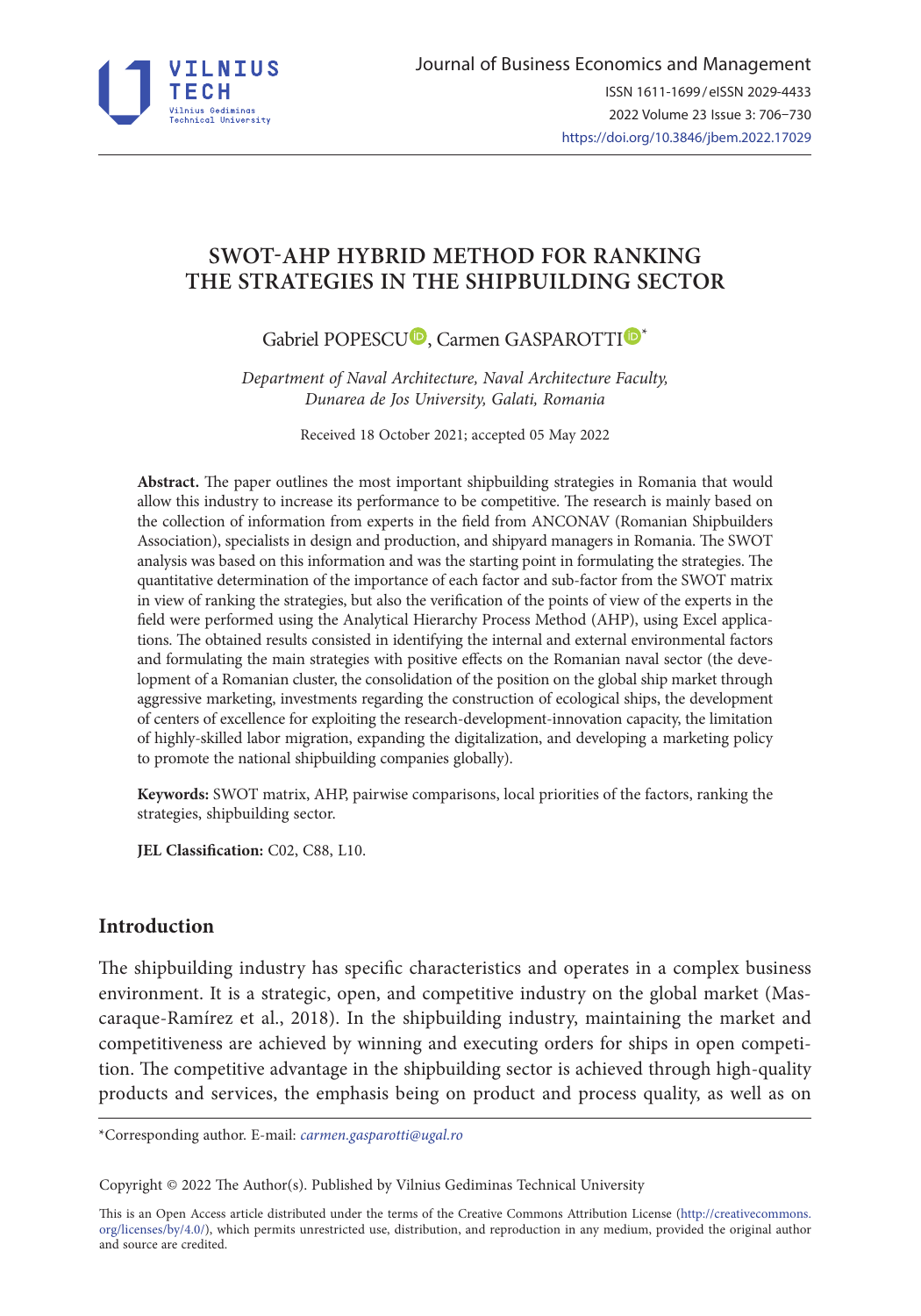production efficiency. Emphasis is placed on product quality due to the risky environment in which the ship operates in order to ensure its safe operation (Juran & Defeo, 2016). The quality of the process is an important factor in achieving a profitable production, all this in the conditions in which the quality standards are very strict and have an international character. The complexity of the process of increasing the performance of the naval sector requires a systematic approach by carrying out a detailed analysis regarding the internal and external environmental factors and formulation of the strategies to be implemented. The most commonly used method for identifying these factors, being also a decision-making tool, is the SWOT analysis. It incorporates strengths and weaknesses (internal factors) and opportunities and threats (external factors), providing the basis for strategic planning (Killen et al., 2005). In many situations, there may be dependencies between the effects of the external and internal factors, which must be taken into account during strategic planning (Yuksel & Dagdeviren, 2007).

A successful strategic plan requires companies to focus on maintaining and developing strengths, capitalizing on opportunities, reducing weaknesses, and avoiding threats (Abdel-Basset et al., 2018), in order to later identify the strategies to put into practice. The next step is the TOWS matrix, developed by Weihrich (1982), with the help of which the strategies are formulated. In most industries, the companies are free to choose the strategies, with the goal of sustainable success that can support growth and secure the company's long-term future.

As stated by Jooste and Fourie, (2009), the implementation of these strategies is much more important than their formulation, but effective implementation faces many obstacles, one of which is the lack of high-level strategic management.

The SWOT method, although considered very general by many researchers (Kajanus et al., 2012; Madsen, 2016; David et al., 2019; Namugenyi et al., 2019; Benzaghta et al., 2021), in the case of shipyards, which have complex and specific characteristics and activate at globally (Syahtaria et al., 2019), it can be used for a comprehensive analysis of the environment in which they operate.

However, the use of the SWOT matrix does not allow a comprehensive assessment of the strategic situation because it does not include means for the analytical determination of the importance of the factors or the evaluation of the strategies in relation to the identified factors (Kajanus et al., 2012). By using the SWOT method, a qualitative analysis of the strategic planning process is obtained, depending on the capacities and expertise of those who participate in this process. To eliminate this shortcoming, the SWOT method can be combined with a quantitative method, such as the AHP.

The AHP proposed by Saaty (1980) is an effective tool in decision making. The method treats both qualitative and quantitative criteria and uses the judgment of experts, allowing verification of the inconsistency of these judgments in order to improve them, for better coherence of the evaluations made by decision-makers (Saaty, 1994). This method involves pairwise comparisons to set priorities for each criterion, as well as priorities for decision alternatives and ultimately determines the overall priority for making the best decision (Alho & Kangas, 1997).

Starting from the fact that there are very few studies (Ma'ruf, 2009; Lumaksono, 2014; Hossain et al., 2017; Syahtaria et al., 2019; Baso et al., 2020) on defining and prioritizing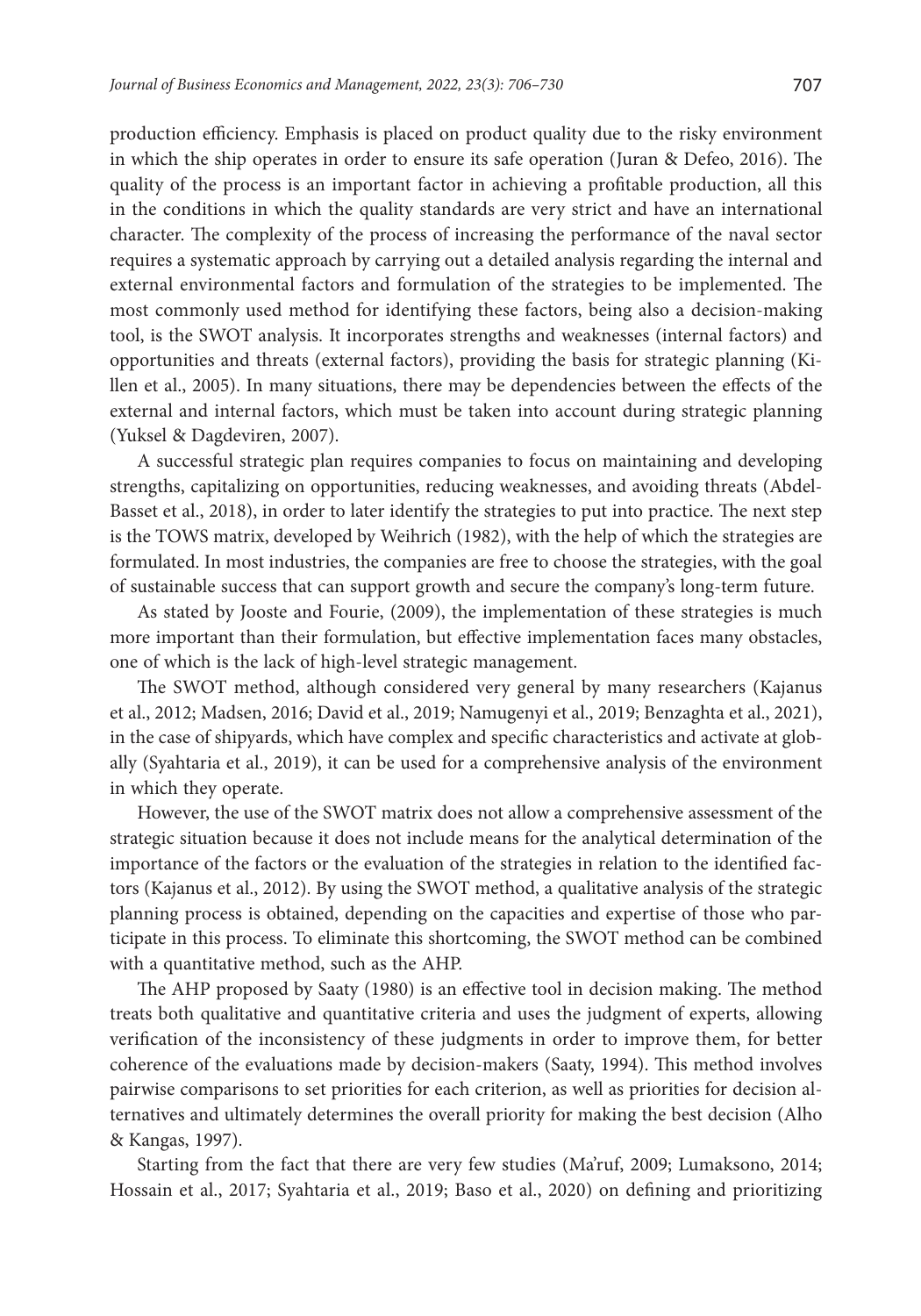strategies aimed at improving the situation of the shipbuilding sector, the paper aims a study in this regard. Thus, the purpose of this study is to determine the current situation of the Romanian naval sector, using the SWOT matrix, and the formulation and classification of the strategies that would increase the performance of this industry, using as criteria the sub-factors in the SWOT matrix. The originality consists in the fact that such a study is carried out for the first time in this industrial sector in our country which contributes to the identification of the strategic perspectives for development. The study can be useful both for the business environment, by highlighting the possibilities of defining and classifying the development strategies based on the identification of the environmental factors, but also for researchers seeking to improve the results obtained by the SWOT method by combining with AHP. The entries in AHP are obtained following the collection of information from experts in the field, using Saaty's measurement scale.

This research is organized into several sections: Literature review – in Section 1; research methodology – in Section 2; the case study conducted on the Romanian naval sector is presented to validate the application of the SWOT-AHP hybrid method – in Section 3. Finally, conclusions and future directions are presented.

## **1. Literature review**

The use of SWOT and AHP methods in scientific research facilitates the formulation and selection of the strategies that, following implementation, can support the long-term success of the companies (Learned et al., 1969). The research is based on the literature review to provide a basis for the application of the hybrid SWOT-AHP method in the real case of the Romanian naval industry. This section provides a brief research review on achieving competitiveness by adopting appropriate strategies, several models for the business environment or to support decisions, and the benefits of implementing cutting-edge technologies in the industry.

Competitiveness is the condition of survival for many companies. Porter (2008), referring to the competitiveness of the companies, shows that they must take into account both the internal economic environment, which ensures the conditions of operation and success in the market, and the evolution of the external economic environment. For a shipyard operating in a constantly changing global market, competitiveness can be achieved by adopting strategies capable of maximizing the order book and ensuring the construction of ships at the quality and at the time they are demanded on the market (Panagiotou, 2003). Thus, Hossain et al. (2017) conducted a study on the Chinese shipbuilding industry to highlight starting from the SWOT method, that the factors that determined this industry to become competitive and efficient are government policy, national maritime strategy, and other supportive measures of the local shipyards. Lumaksono (2014) used SWOT analysis to identify some alternative strategies that can be used in the development of a traditional shipyard in the Sumenep region, using FAHP for ranking the strategies, based on the analysis of the environmental factors, in order to capture the perceptions of the specialists in the field. Şenol et al. (2017) proposed a detailed autonomous transport strategy based on the SWOT-AHP analysis, as a management and planning tool for global transport. The strategic actions established through online and face-to-face consultations of the experts are aimed at transforming threats into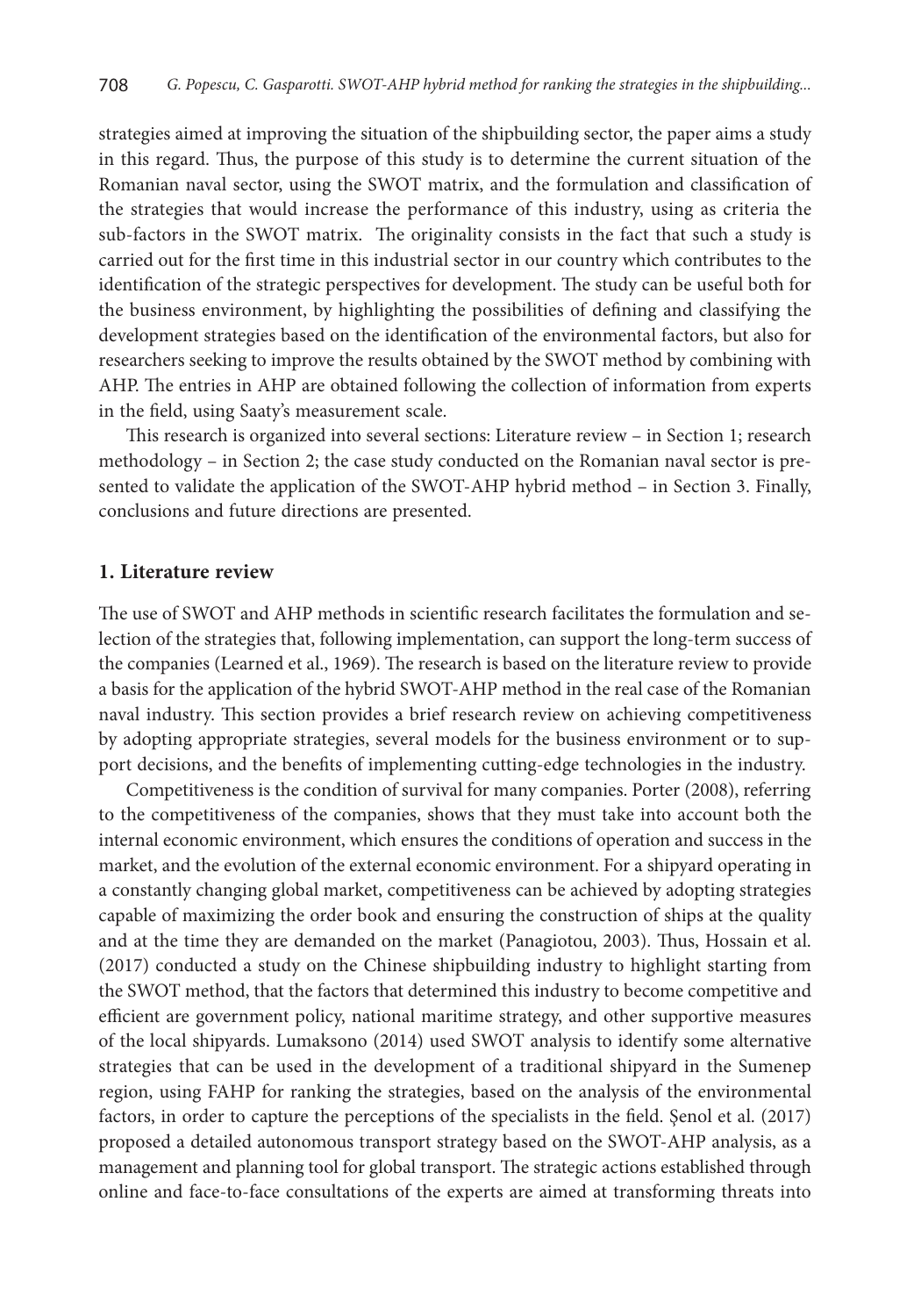opportunities and weaknesses into strengths. Putu et al. (2017) determined significant strategic factors for naval base relocation by combining SWOT methods with AHP, in order to develop this naval base, taking into account the main internal and external factors (availability of logistics region, topography, oceanography state). Strategic planning was carried out in order to develop this naval base and make it work optimally. In an attempt to explain the competition between China and Korea in shipbuilding, Lee (2019) examined the competitiveness by comparing the attributive factors of competitiveness, using AHP. He has concluded that the competitive factors are: technology and quality, shipbuilding price, and export credit. A more recent study carried out by Anwar et al. (2020) analyzed the strategies used by several shipping companies and shipyards in Indonesia, to survive in severe conditions and compete in a sustainable way, using the SWOT method, strategies that were then ranked by AHP. The conclusion was that for the Indonesian shipyards the best-rated strategy is to reduce the weaknesses (low productivity and capacity) by avoiding the threats (weakening of the global economy). Hozairi et al. (2020) conducted a study that aimed to determine the best strategy for improving maritime security in Indonesia, using the combination of SWOT and AHP methods. The results have shown that the strategy with the highest share is the one that aims to improve strengths (maritime country, very high government support, application of MCS technology (Monitoring, Controlling, Surveillance) by taking advantage of the opportunities (very high potential of natural resources in the sea, reform of Indonesia's marine security governance).

Taking into account the commercial environment in which it operates, and the internal and external environmental factors, a series of researches are focused on making models for the business environment or for supporting decisions. So, a business environment model was developed by Ma'ruf et al. (2006), which included five internal factors and five external factors, specific to medium-sized shipyards. The study used multivariate factor analysis to identify strategic factors, and the results obtained were used to develop business submodels for shipyards. Applying these models in the case of the shipyards could provide strategic options that lead to sustainable competitive advantage. Celik (2010) used in his study the SWOT-AHP combination to model the selection process of the marine suppliers. In this regard, he proposed a decision model, combining the environmental factors with AHP to obtain a methodology that can be integrated into technical ship management procedures. Akyuz and Celik (2017) investigated the possibility of improving the planned maintenance system (PMS) onboard the ship using the SWOT-AHP hybrid method. The authors have developed an enhanced maintenance concept (e-PMS) to ensure reliable, safe, and efficient shipboard operations that are integrated into the safety management system.

In recent decades, the industry has made remarkable progress in promoting high-performance techniques and technology. An important place in the top technologies was occupied by Concurrent Engineering, widely used in the shipbuilding industry. It has penetrated many industries for the benefits it presents, mainly shortening the execution time, decreasing production costs, and increasing product quality. So, Kim and Whang (1993) suggested a methodology for measuring and forecasting technological capabilities in the industry, using AHP combined with growth curve patterns. Tummala et al. (1997) formulated an AHP model for evaluating the success factors, benefits, and costs at the strategic and operational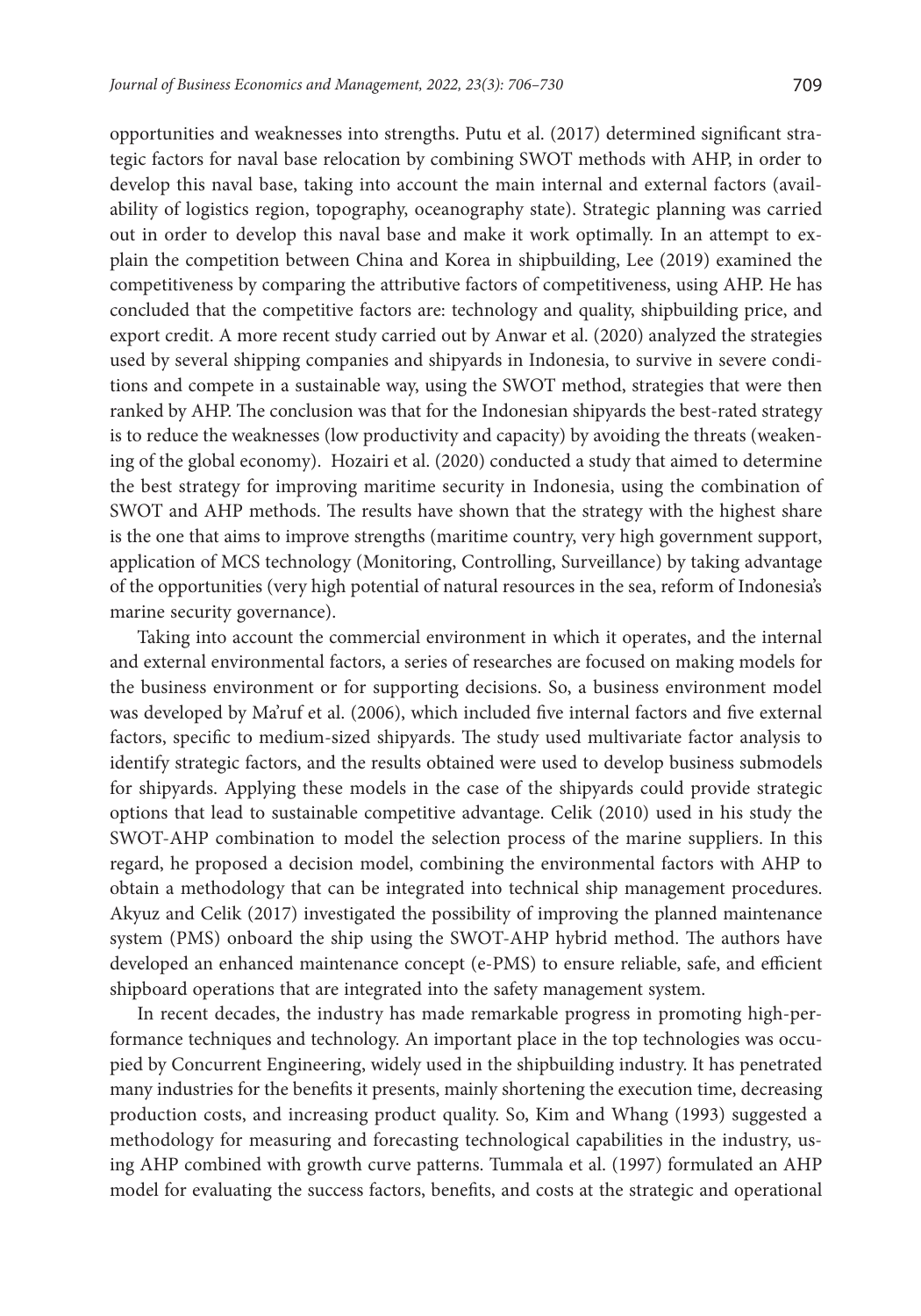level for the development of the strategies for implementing the Concurrent Engineering. They have noted that the benefits of implementing competing technology are increased quality and reduced costs. Yasseri (2012) proposed a method for selecting the most appropriate technologies or components for underwater production systems, in which he used several decision variables, from which: technology availability, reliability, maintainability, operability, and costs, using the AHP method. Sahin et al. (2015) have used the AHP method for the selection of the technologies in maritime logistics having as criteria the lifetime, brand value, maintenance, and costs. Bucak et al. (2019) conducted an assessment of the effects of Industry 4.0 on the maritime sector, using for this purpose SWOT analysis and ranking of the SWOT elements by the AHP method.

SWOT-AHP analysis has been successfully applied in a number of recent studies (Jain et al., 2021; Stefan et al., 2021; Veličkovska, 2022; Shiwakoti & Regmi, 2022).

## **2. Research methodology**

The research methodology first involves reviewing the literature to obtain information on the use of the SWOT-AHP hybrid method in formulating and selecting strategies. In order to



Figure 1. Main stages of the working methodology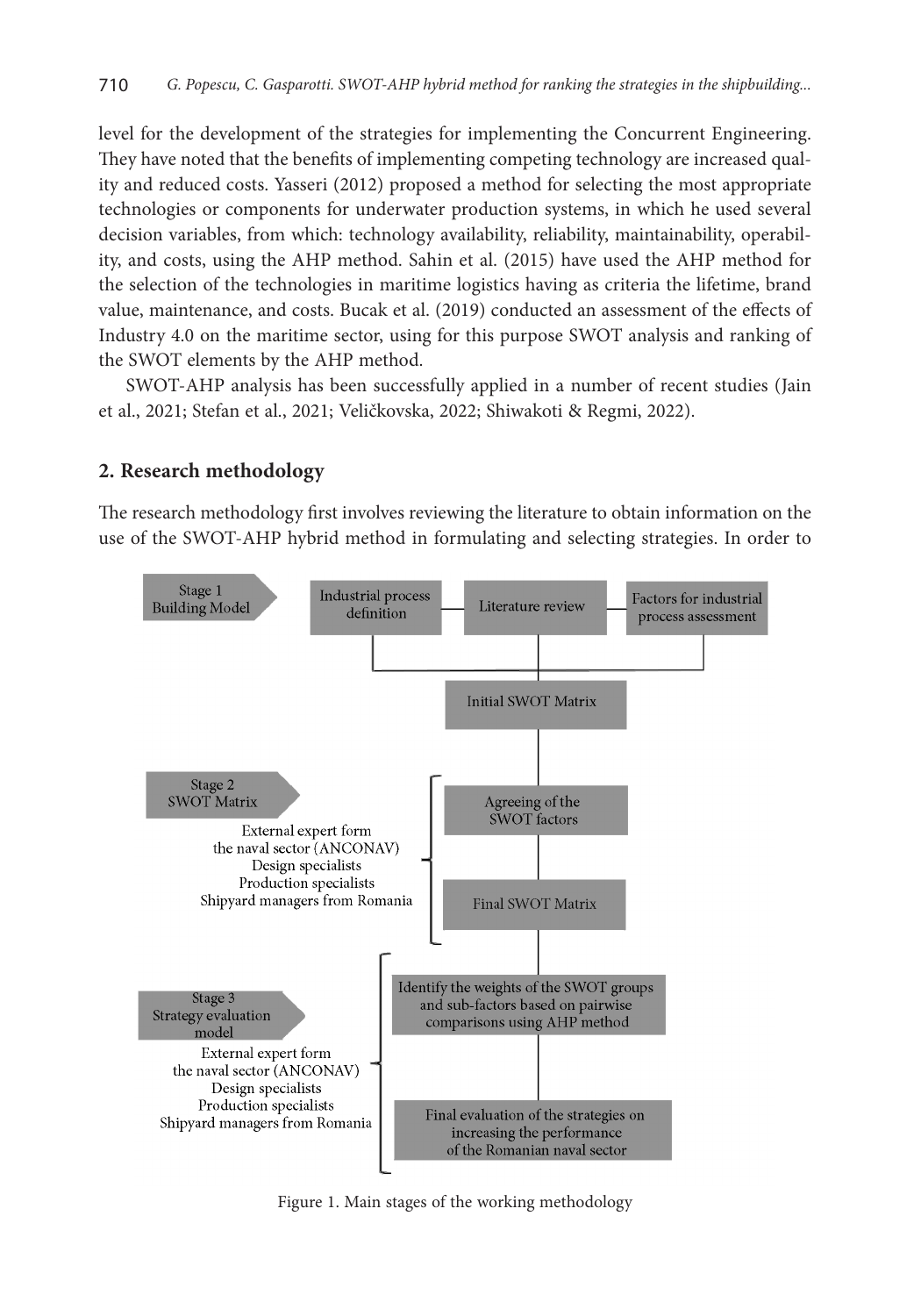identify the internal and external environmental factors and to define the best strategies for increasing the performance of the Romanian naval sector, a questionnaire was sent online, to a number of twenty-five experts belonging to this sector. Based on the judgment of these experts, pair-wise comparisons were made between SWOT groups and between sub-factors in each group to determine their weights. A quantitative measure of their importance was obtained. Then, alternative strategies were developed using the TOWS matrix. Verifying the consistency of the expert evaluations was performed by calculating the consistency ratio (CR) defined in step 3 of this section. The proposed methodology for evaluating and prioritizing strategies for increasing the performance of the Romanian naval sector, based on SWOT-AHP is presented in Figure 1. Starting from the main stages of the methodology presented in this figure, the five steps by which AHP has been integrated into SWOT are presented in detail (Wickramasinghe & Takano, 2010) below.

**Step 1.** Identify the factors in the SWOT matrix

The factors identified in the SWOT matrix characterize the internal and external environment of the Romanian shipbuilding sector. Their identification was made using the expertise and professionalism of the experts from the Association of Shipbuilders in Romania (AN-CONAV), the specialists in design and production, and the managers of the shipyards in Romania. Seven strengths, five weaknesses, five opportunities, and six threats were identified, based on which seven strategies were formulated (Table 1).

| <b>STRENGTHS (S)</b><br>- diversified order book all intended for export<br>(S1);<br>- competitive labor costs (S2);<br>- the image of a reliable partner with traditional<br>knowledge in shipbuilding (S3);<br>- highly qualified, internationally recognized<br>workforce (S4);<br>- skills for the construction of specialized ships,<br>for repair and conversion (S5);<br>- large production capacities (S6);<br>- integrated information system of design-<br>production-management (CAD/CAE /CAM)<br>$(S7)$ . | <b>WEAKNESSES (W)</b><br>- lack of an aggressive market strategy, as a<br>result of the lack of marketing specialists (W1);<br>- incomplete use of existing production<br>capacities (W2);<br>- poor development of the environmental<br>protection management (W3);<br>- low degree of automation in technological<br>processes (W4);<br>- lack of manufacturers of equipment for the<br>naval field in the region (W5).                                                 |
|-----------------------------------------------------------------------------------------------------------------------------------------------------------------------------------------------------------------------------------------------------------------------------------------------------------------------------------------------------------------------------------------------------------------------------------------------------------------------------------------------------------------------|---------------------------------------------------------------------------------------------------------------------------------------------------------------------------------------------------------------------------------------------------------------------------------------------------------------------------------------------------------------------------------------------------------------------------------------------------------------------------|
| <b>OPPORTUNITIES (O)</b><br>- favorable geographical location (exit to the<br>Black Sea and over 1000 km from the Danube)<br>(O1);<br>- technological transition regarding the<br>propulsion systems (O2);<br>- partnership relations with shipowners and/or<br>shipyards in the world (O3);<br>- improving technological exchanges and the<br>tendency to build ecological ships (O4);<br>- collaboration relations between shipyards and<br>profile faculties (O5).                                                 | THREATS (T)<br>- low level of growth of the world economy<br>(Q1);<br>– the tendency of Asian countries to include<br>in their portfolio existing ships in the portfolio<br>of Romanian shipyards with competitive prices<br>(T2);<br>- reduced level of the international trade (T3);<br>- migration of skilled labor in shipyards in<br>Europe $(T4)$ ;<br>- lack of an internal market for ships (T5);<br>- overcapacity in the tonnage of the world fleet<br>$(T6)$ . |

#### Table 1. Factors identified in the SWOT matrix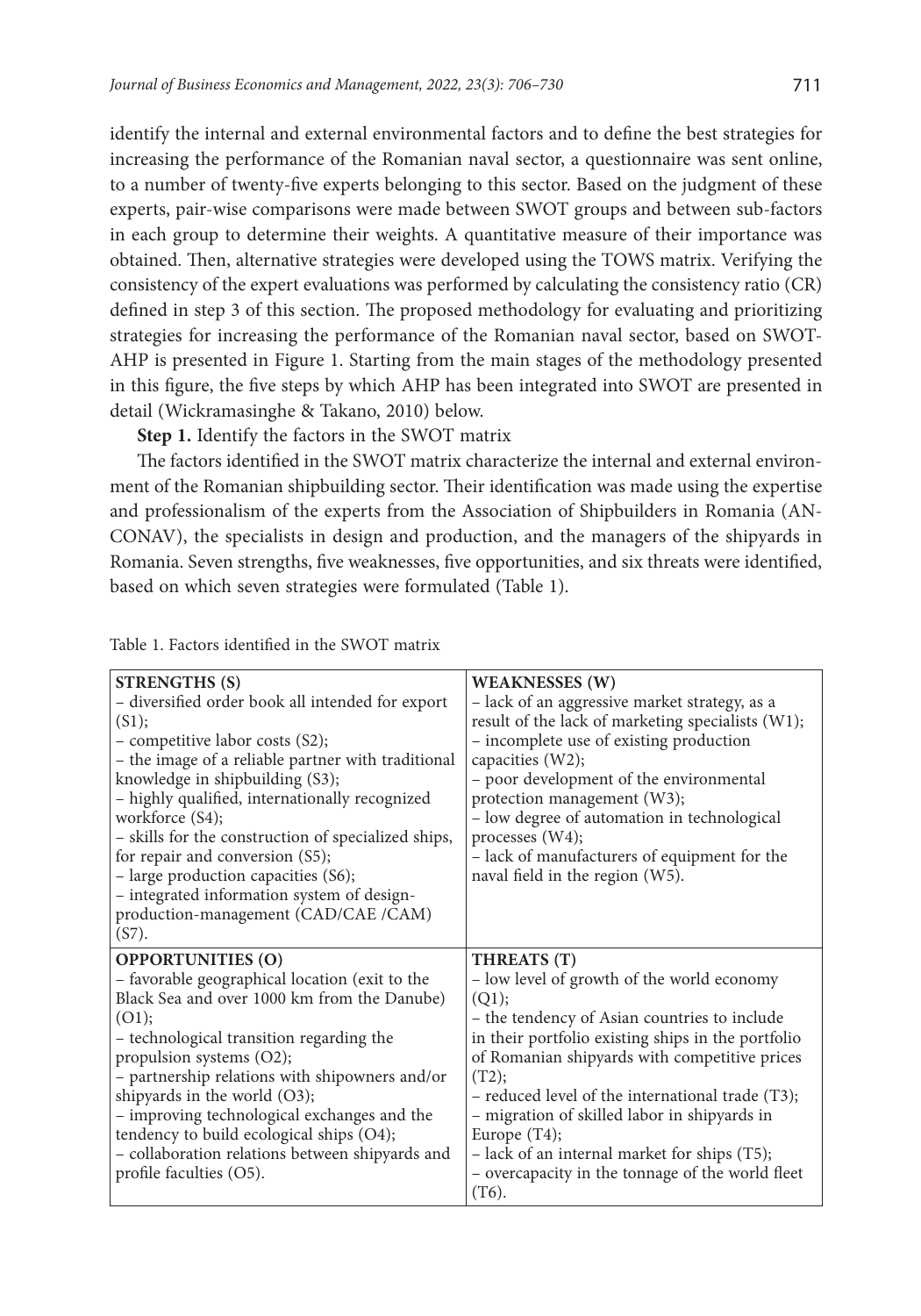## **Step 2.** Formulation of the strategies using the TOWS matrix

Defined strategies aim to improve the current situation in the Romanian naval sector in order to increase its performance taking into account the internal and external environmental factors. From the strategies proposed by the experts in the field, those strategies were selected, which in the current conditions regarding the existing resources and the environmental factors, can be viable. In order to put them into practice, it is necessary ranking them, using the AHP method. The formulation of the strategies takes into account logical combinations that can be achieved between internal and external environmental factors using the TOWS matrix (Table 2), which includes four types of strategies: SO, WO, ST, and WT. In this way, the internal and external factors of the naval sector are incorporated into the defined strategies. For the seven selected strategies, rational combinations were made (for example, the strategy WO2, combines the weak point W1 with the opportunity O3). However, these strategies may be influenced by factors other than those taken into account in formulating the strategy (eg. the strategy WT can be supported by opportunities and strengths to a lesser extent than weaknesses and threats).

|                  |                        | <b>INTERNAL FACTORS</b>                                                                                                                                                                                                                                                                                                                                                                                                                                                                                                     |                                                                                                                                                                                                                                                                                                                         |
|------------------|------------------------|-----------------------------------------------------------------------------------------------------------------------------------------------------------------------------------------------------------------------------------------------------------------------------------------------------------------------------------------------------------------------------------------------------------------------------------------------------------------------------------------------------------------------------|-------------------------------------------------------------------------------------------------------------------------------------------------------------------------------------------------------------------------------------------------------------------------------------------------------------------------|
|                  |                        | STRENGTHS (S)                                                                                                                                                                                                                                                                                                                                                                                                                                                                                                               | WEAKNESSES (W)                                                                                                                                                                                                                                                                                                          |
| EXTERNAL FACTORS | OPPORTUNI-<br>TIES (O) | Maxi-Maxi SO strategies<br>• developing the centers of excellence<br>for the exploitation of the research-<br>development-innovation capacity and the<br>involvement of these centers in projects in<br>the field in order to increase the quality of<br>ships and reduce costs (SO1);<br>• investments for the construction of<br>ecological ships: ships with low emissions<br>and ships that incorporate energy-efficient<br>technological solutions (SO2);<br>• extension of the ship digitization process<br>$(SO3)$ . | Mini-Maxi WO strategies<br>• developing of the Romanian<br>maritime cluster - collaboration<br>platform between producers,<br>research-development-<br>innovation centers, and<br>shipowners (WO1);<br>• developing a marketing policy<br>for the promotion of national<br>shipbuilding companies globally<br>$(WO2)$ . |
|                  | THREATS (T)            | Maxi-Mini ST strategies<br>• limiting the migration of highly qualified<br>labor force by attracting it to motivating<br>activities according to specialization (ST).                                                                                                                                                                                                                                                                                                                                                       | Mini-Mini WT strategies<br>• consolidating the position<br>on the global ship market<br>through aggressive marketing<br>for maintaining and even<br>developing the existing market<br>niche (WT).                                                                                                                       |

**Step 3.** Hierarchical structure regarding the evaluation of the strategies

The hierarchical structure regarding the evaluation of the strategies that aim at increasing the performance of the Romanian naval sector (Figure 2), presents on the four levels, from top to bottom, the purpose, the SWOT matrix with the internal and external environmental factors, and the strategies defined at step 2, which will be compared.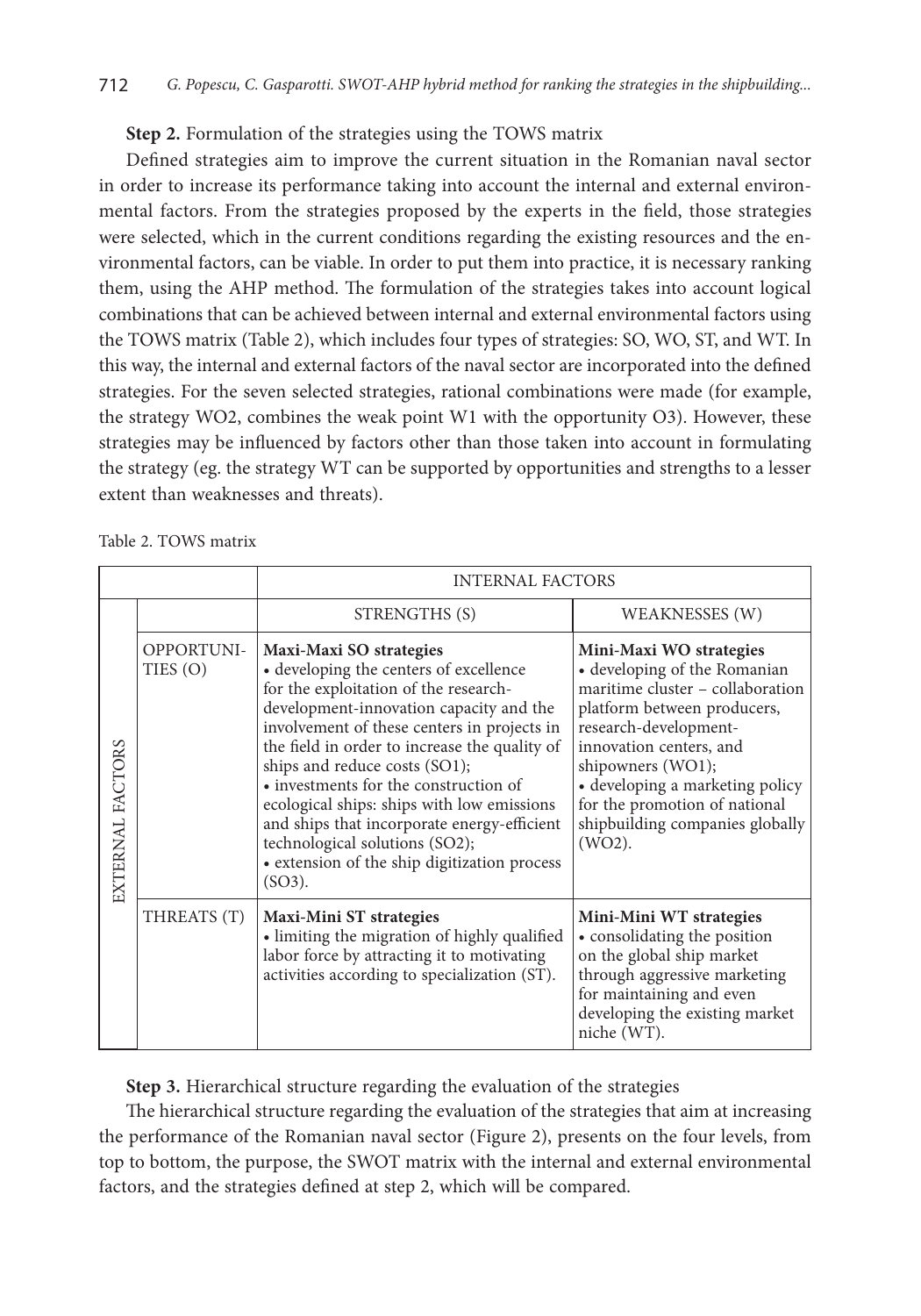

Figure 2. Hierarchical structure regarding the evaluation of the strategies aimed at increasing the performance of the Romanian naval sector

**Step 4.** Pair-wise comparisons to determine the relative importance of the factors and sub-factors in the SWOT matrix

The pair-wise comparisons performed at this step allow the calculation of the relative importance of the factors and sub-factors in the SWOT matrix. Considering the comparisons made, first between the SWOT factors (groups) and then between the sub-factors, their relative local priorities were obtained using Saaty's scale. Table 3 shows the numerical scale of Saaty used for pair-wise comparisons.

To make the pair-wise comparisons we proceeded as follows: the pair-wise comparisons between the SWOT groups/sub-factors were made after it was previously established which group/sub-factor is more important and how important it is in relation to the others. Thus, the relative local priorities of each group/sub-factor were obtained. *N* (*n* – 1)/2 pairs of factors have been compared, *n* being the number of factors. For this, we created a real matrix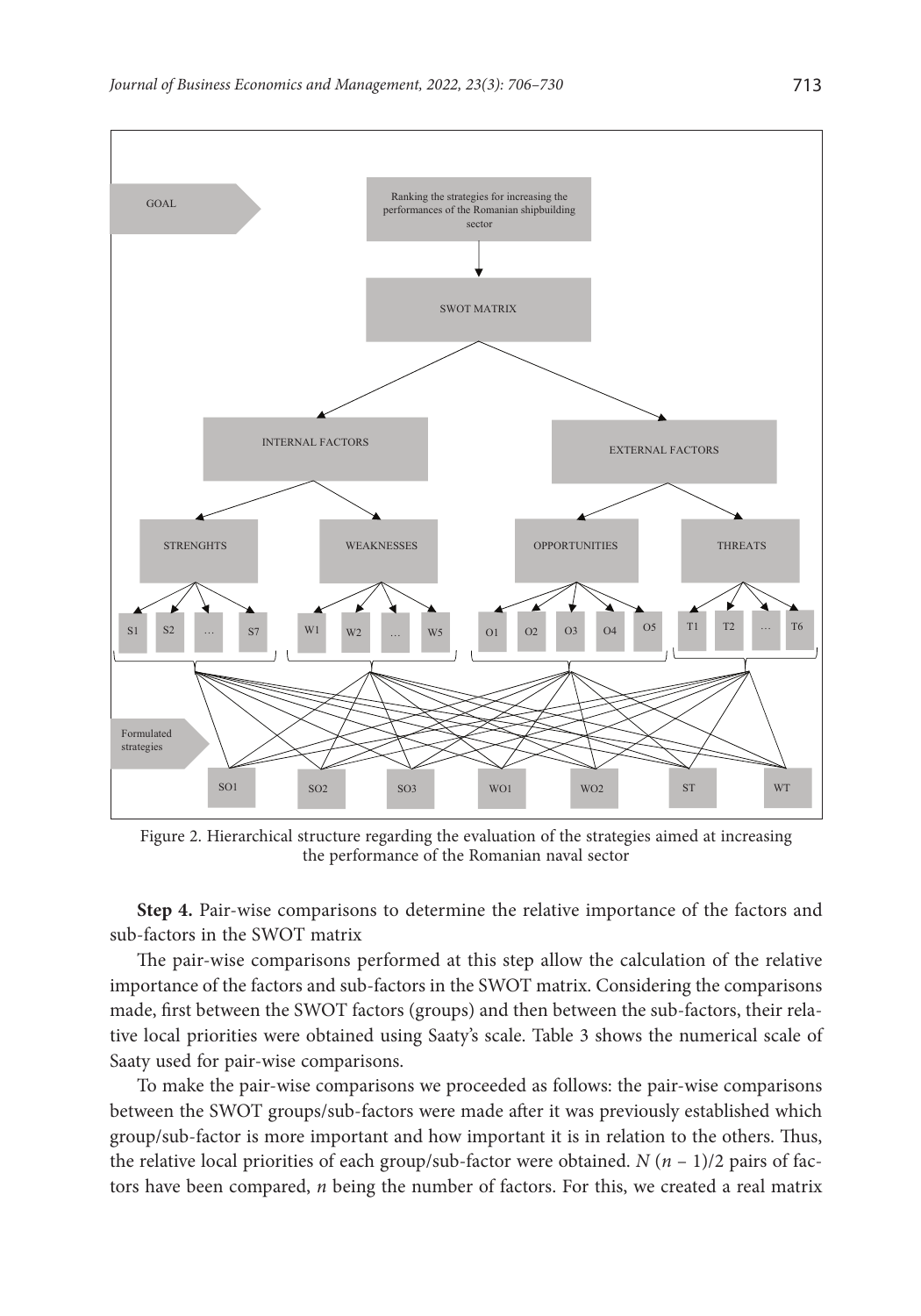| Intensity of importance | Interpretation judgment                                          |
|-------------------------|------------------------------------------------------------------|
|                         | criteria i and j that are compared are equally as the importance |
|                         | criterion i is slightly more important than j                    |
|                         | criterion i is much more important than j                        |
|                         | criterion i is strongly more important than j                    |
|                         | criterion i is absolutely more important than j                  |
| 2, 4, 6, 8              | intermediate judgments                                           |

Table 3. Saaty's scale for pairwise comparisons (source: Saaty, 1980)

 $n \times n$  denoted by *A*. Each entry of this matrix,  $a_{ij}$ , represents how important the criterion *i* is in relation to *j*, so that  $a_{ij} = 1/a_{ji}$ .

Matrix *A* is of the form:

$$
A = (a_{ij}) = \begin{bmatrix} 1 & \cdots & a_{1n} \\ \vdots & \ddots & \vdots \\ 1/a_{1n} & \cdots & 1 \end{bmatrix}.
$$
 (1)

From matrix *A* the normalized matrix was obtained. The *n-*dimensional column vector, denoted by *W*, represents the weight vector for the compared factors and is obtained by calculating the average of the entries on each row in the normalized matrix:

$$
W_j = \frac{\sum_{l=1}^n \hat{a} l k}{n},\tag{2}
$$

where: *ālk* – entries of the normalized matrix.

In order to establish the consistency of the evaluations of the decision factors, the CR was calculated. It is given by the ratio between the consistency index (CI) of the matrix containing the judgments of the decision-makers and the consistency index (RI) of a matrix, which contains judgments that have been entered randomly. The values calculated for RI are those provided by Saaty (1980).

The consistency indices for the randomly generated matrix are presented in Table 4, *n* being the number of elements that are compared. To continue the AHP analysis the value obtained from the calculation for CR must be less or equal to 0.1.

Table 4. Consistency indices for the randomly generated matrix (source: Saaty, 1980)

| <br>0.58 | <b></b> | $\gamma_A$<br>1.4T | $\sim$<br>$\cdots$ |  |
|----------|---------|--------------------|--------------------|--|

The calculation of the CR index is performed starting from the matrix that includes the judgments of the decisional factors regarding the comparisons for factors, multiplying each element from the columns of this matrix with the weight of the criterion-related to the respective column. The weighted sums are obtained in this way, by summing the values on each row of the matrix. The elements of the weighted sum vector, thus obtained, are divided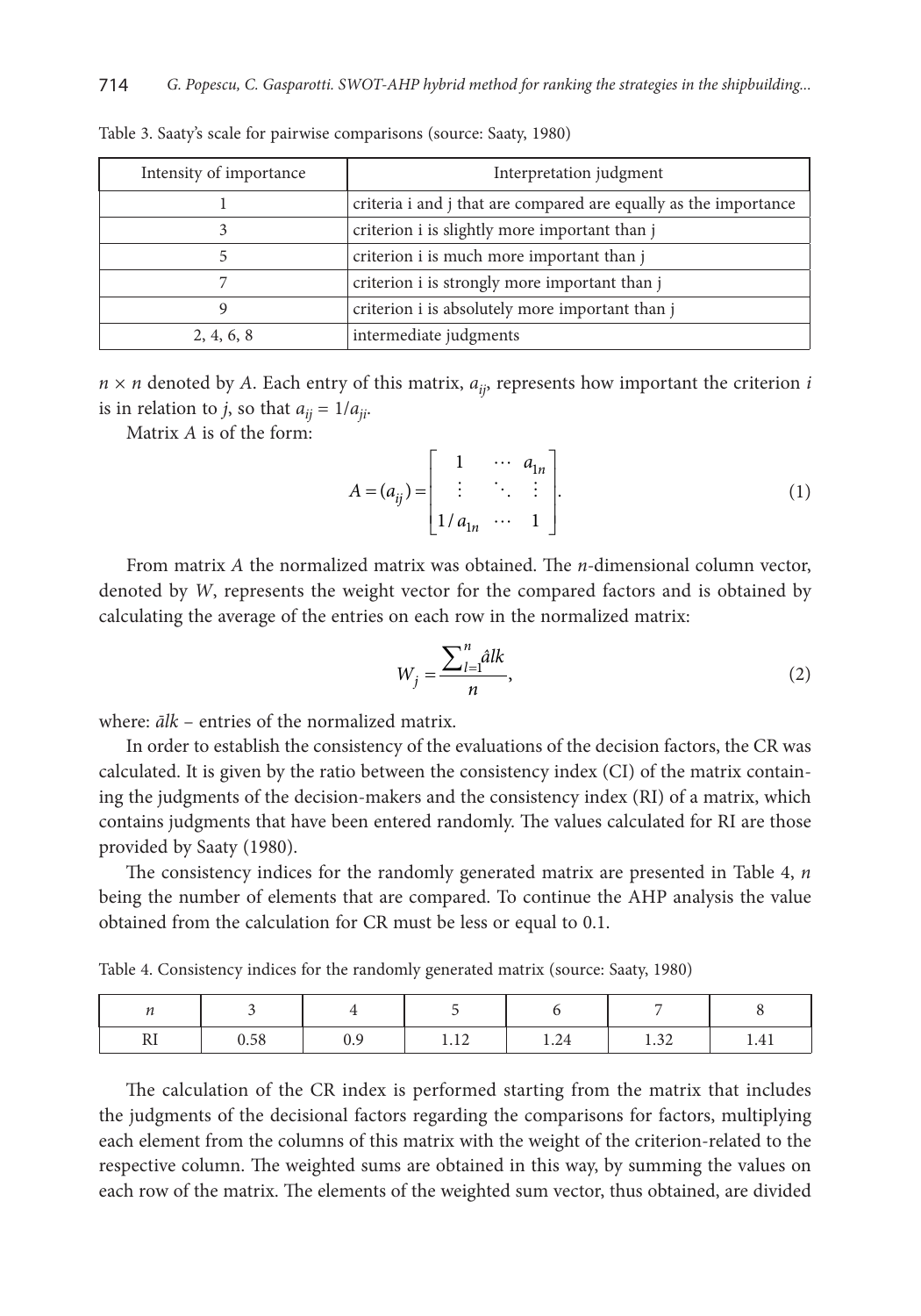by the weight corresponding to each criterion, then averaging the values obtained. The average of the obtained values represents the value ʎmax (the largest eigenvalue), used for the calculation of the index CI:

$$
CI = (\Lambda max - n)/(n - 1). \tag{3}
$$

Having the value of the CI determined and of the RI, obtained from Table 2, CR can be determined.

Finally, the global priorities of the sub-factors are calculated as a product between the priority of the corresponding group and that of each sub-factor. The vector obtained is called the vector of the global priorities of the sub-factors (*Wopsf*).

**Step 5.** Hierarchy of the strategies to increase the performance of the Romanian naval sector

The hierarchy of the strategies involves determining the relative importance of each strategy compared to the others. For this, pair-wise comparisons of the defined strategies are made, in relation to each sub-factor from the SWOT matrix, using Saaty's scale.

 If we denote by m the number of the alternative strategies and by n the number of subfactors, we can construct a real matrix (mxm), denoted by  $Y^{(i)}$ ,  $i = 1, ..., n$ . Each entry in the matrix  $Y^{(i)}$  represents the evaluation of a strategy compared to the others, in relation to each subfactor i. Then, we make  $n(n - 1)/2$  pair-wise comparisons to obtain the weight vector for the defined strategies (*Wws/sf*). Finally, the ranking of the strategies is achieved by calculating the vector of the global priorities of strategies ( $W_{\varrho\text{D}Strategy}} = W_{\text{opsf}} \times W_{\text{ws/sf}}$ ).

#### **3. Case study carried out on the naval sector in Romania**

The model proposed in Section 2 aims to solve the real situation of the Romanian naval industry, presented in the case study in this section.

### **3.1. Data collection**

In order to collect the data, in order to carry out this study, a questionnaire was sent online to twenty-five experts from the Romanian naval sector (design and production specialists and managers from Romanian shipyards) to determine internal and external environmental factors and define the strategies. Data were collected from experts in May 2021. The experts identified the main environmental factors, in the first stage, after which the most relevant ones were selected, in the second stage, in the perspective of formulating the strategies. In order to define in detail, the most effective strategies for the Romanian naval sector, individual interviews were conducted with the experts included in the study. Based on the discussions, they agreed on a number of seven strategies, which were then prioritized. The relative importance of the strategies formulated in the opinion of the naval experts is presented in Table 5.

Table 5, based on the weighted arithmetic mean of the answers given by the twenty-five experts in the naval sector, shows that the most important strategies are WO1 and WT. The average value of the relative importance given by the experts to the seven strategies is 3.79, which shows that the chosen method of ranking in this study is adequate.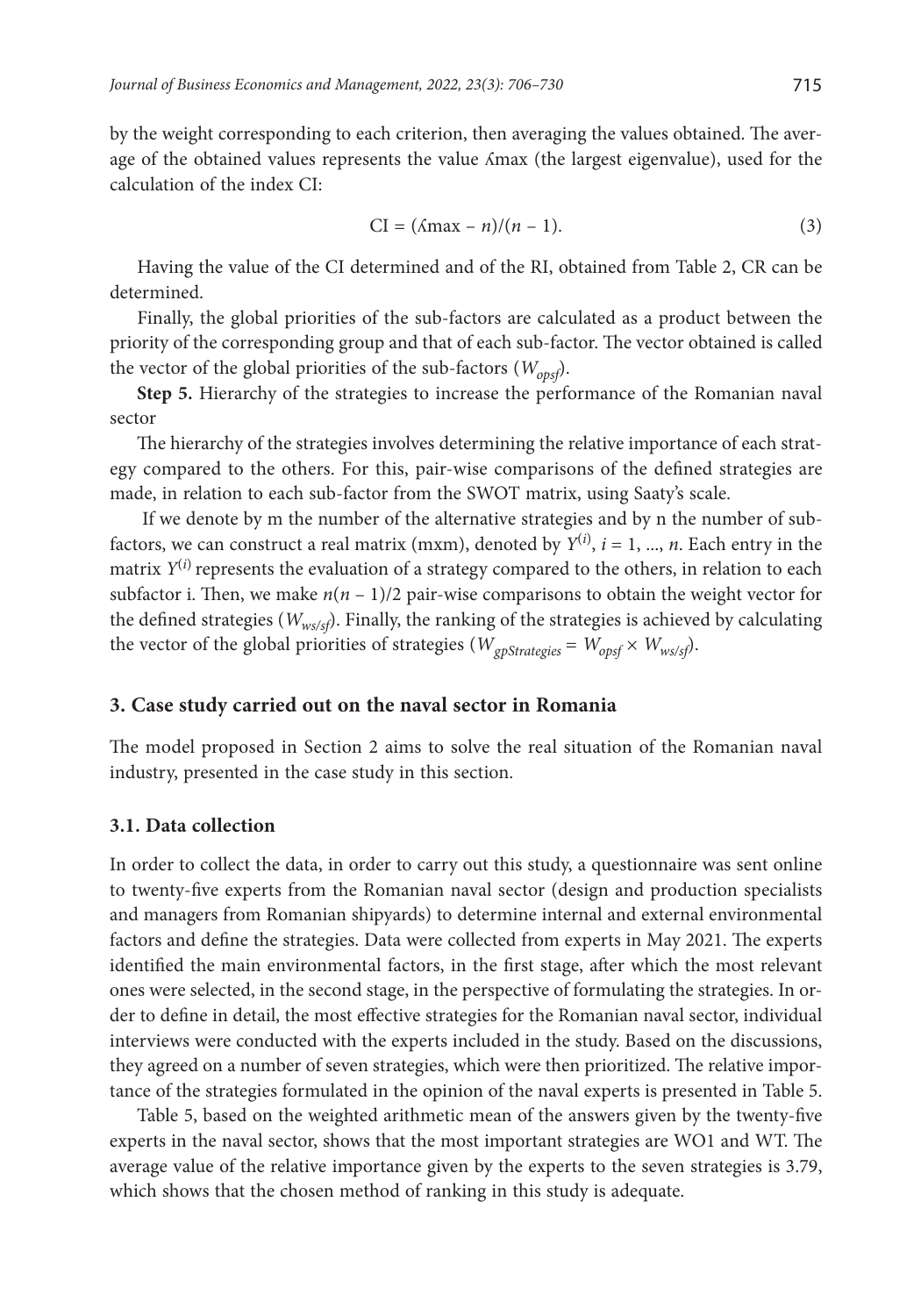| No. | <b>Strategies</b>                                                                                                                                                                                                                                 | Weighted arithmetic<br>mean of the experts'<br>answers in the field* |
|-----|---------------------------------------------------------------------------------------------------------------------------------------------------------------------------------------------------------------------------------------------------|----------------------------------------------------------------------|
| 1   | developing of the Romanian maritime cluster – collaboration<br>platform between producers, research-development-innovation<br>centers, and shipowners (WO1)                                                                                       | 4.28                                                                 |
| 2   | consolidating the position on the global ship market through<br>aggressive marketing for maintaining and even developing the<br>existing market niche (WT)                                                                                        | 4.28                                                                 |
| 3   | investments for the construction of ecological ships: ships with low<br>emissions and ships that incorporate energy-efficient technological<br>solutions (SO2)                                                                                    | 4.04                                                                 |
| 4   | developing the centers of excellence for the exploitation of the<br>research-development-innovation capacity and the involvement of<br>these centers in projects in the field in order to increase the quality<br>of ships and reduce costs (SO1) | 3.92                                                                 |
| 5   | limiting the migration of highly qualified labor force by attracting it<br>to motivating activities according to specialization (ST)                                                                                                              | 3.76                                                                 |
| 6   | extension of the ship digitization process (SO3)                                                                                                                                                                                                  | 3.32                                                                 |
| 7   | developing a marketing policy for the promotion of national<br>shipbuilding companies globally (WO2)                                                                                                                                              | 2.96                                                                 |

Table 5. The relative importance of the strategies formulated in the opinion of the experts

*Note*: \* All calculations were obtained using the Likert scale from 1 to 5, where 5 – is extremely important; 1 – is extremely unimportant.

## **3.2. Case study**

For the pair-wise comparisons of the SWOT groups and sub-factors but also of the strategies in relation to each sub-factor, face-to-face interviews were conducted with the experts within the group.

The case study begins with the pair-wise comparisons of the SWOT groups and the calculation of the CR consistency index values (Table 6). The values obtained reveal that the strengths have the highest weight (0.539), followed by opportunities (0.282), threats (0.093), and weaknesses (0.086). The CR consistency index (0.043) demonstrates the consistency of the decision-making process.

Table 6. Priorities of the SWOT groups and consistency ratio

| SWOT groups   | c     | W |       | T | Priority of<br>SWOT groups |
|---------------|-------|---|-------|---|----------------------------|
| Strengths     |       |   |       |   | 0.539                      |
| Weaknesses    | 0.2   |   | 0.2   |   | 0.086                      |
| Opportunities | 0.333 |   |       |   | 0.282                      |
| Threats       | 0.2   |   | 0.333 |   | 0.093                      |
| $CR = 0.043$  |       |   |       |   |                            |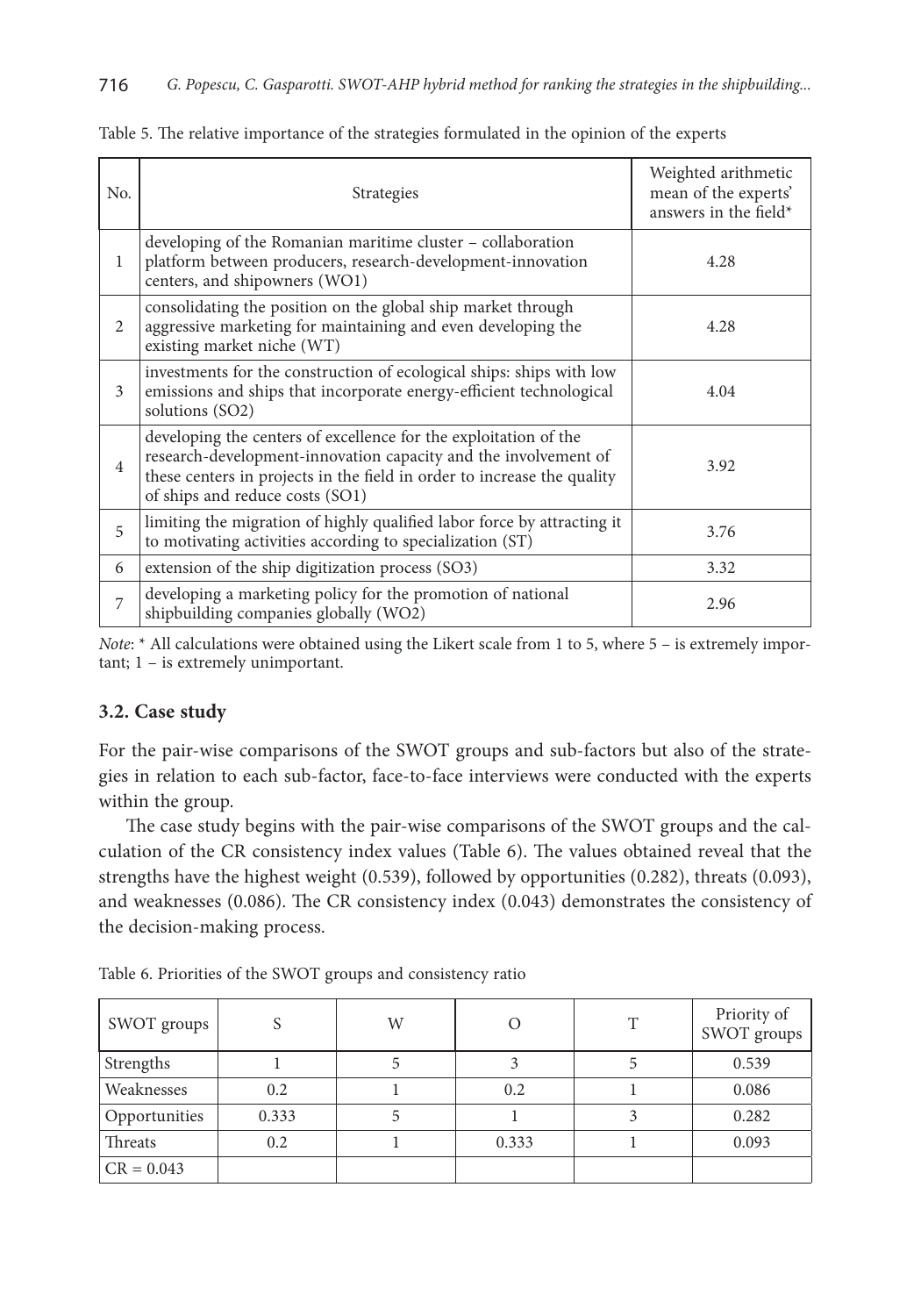Based on the pair-wise comparisons of the sub-factors (strengths: S1…S7; weaknesses: W1…W5; opportunities: O1…O5; threats: T1…T6), made similar to the SWOT groups in Table 6, the CR coefficients corresponding to these sub-factors (Table 7) and their local priorities (Table 8), in column (4), were obtained.

| Sub-factors from<br>SWOT groups | $S1$ $S7$ | $W1$ $W5$ | $O1$ $O5$ |       |
|---------------------------------|-----------|-----------|-----------|-------|
|                                 | 0.042     | 0.06      | 0.094     | 0.069 |

Table 7. Consistency ratio for sub-factors in SWOT groups

From the data presented in Table 8, it can be seen that the sub-factors with the highest local/global priorities from the internal environmental factors are: integrated informatic design-production-management system (CAD/CAE/CAM) (S7-0.250) and incomplete use of the existing production capacities (W2-0.338), and from the external environmental factors are: partnership relations with shipowners and/or shipyards in the world (O3-0.413) and migration of skilled labor in shipyards from Europe (T4-0.388).

Overall priority of the sub-factors in column (5) from Table 8 was obtained by making the product between the priority of each group (column (2)) (calculated in Table 6) and the priority of each sub-factor from the corresponding SWOT group (priorities being obtained by making matrices similar to those from Table 6, but making pair-wise comparisons between sub-factors from each group).

The vector of the global sub-factors priorities is  $W_{opsf}$  (according to step 4 from the methodology) and it is obtained based on the values in Table 8.

| SWOT group | Group Priority | SWOT<br>Sub-factors | Sub-factors<br>Priority | Overall Priority of<br>the sub-factors |
|------------|----------------|---------------------|-------------------------|----------------------------------------|
| (1)        | (2)            | (3)                 | (4)                     | $(5) = (2) \times (4)$                 |
|            |                | S1                  | 0.197                   | 0.106                                  |
|            |                | S <sub>2</sub>      | 0.151                   | 0.081                                  |
|            |                | S <sub>3</sub>      | 0.086                   | 0.047                                  |
| Strengths  | 0.539          | S <sub>4</sub>      | 0.205                   | 0.110                                  |
|            |                | S <sub>5</sub>      | 0.083                   | 0.045                                  |
|            |                | S6                  | 0.027                   | 0.015                                  |
|            |                | S7                  | 0.250                   | 0.135                                  |
|            |                | W1                  | 0.095                   | 0.008                                  |
|            |                | W <sub>2</sub>      | 0.338                   | 0.029                                  |
| Weaknesses | 0.086          | W <sub>3</sub>      | 0.049                   | 0.004                                  |
|            |                | W4                  | 0.220                   | 0.019                                  |
|            |                | W <sub>5</sub>      | 0.298                   | 0.026                                  |

Table 8. Overall priorities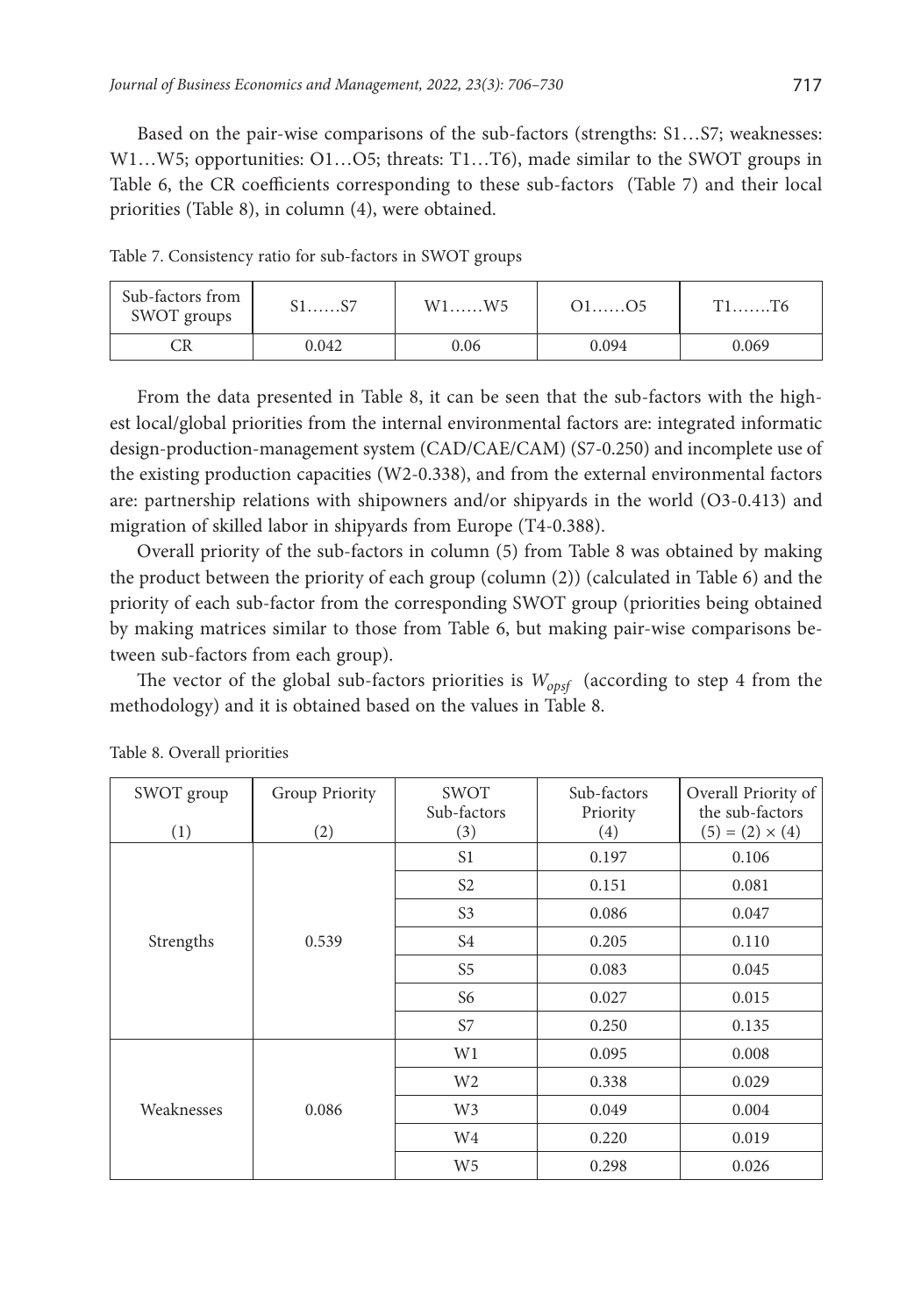| SWOT group<br>(1) | Group Priority<br>(2) | <b>SWOT</b><br>Sub-factors<br>(3) | Sub-factors<br>Priority<br>(4) | Overall Priority of<br>the sub-factors<br>$(5) = (2) \times (4)$ |
|-------------------|-----------------------|-----------------------------------|--------------------------------|------------------------------------------------------------------|
|                   |                       | O <sub>1</sub>                    | 0.049                          | 0.014                                                            |
|                   |                       | O <sub>2</sub>                    | 0.121                          | 0.034                                                            |
| Opportunities     | 0.282                 | O <sub>3</sub>                    | 0.413                          | 0.116                                                            |
|                   |                       | O <sub>4</sub>                    | 0.228                          | 0.064                                                            |
|                   |                       | O <sub>5</sub>                    | 0.190                          | 0.053                                                            |
|                   |                       | T1                                | 0.114                          | 0.011                                                            |
| <b>Threats</b>    | 0.093                 | T <sub>2</sub>                    | 0.248                          | 0.023                                                            |
|                   |                       | T3                                | 0.074                          | 0.007                                                            |
|                   |                       | T4                                | 0.388                          | 0.036                                                            |
|                   |                       | T <sub>5</sub>                    | 0.105                          | 0.010                                                            |
|                   |                       | T6                                | 0.071                          | 0.007                                                            |

| S1             | 0.106 |  |
|----------------|-------|--|
| S <sub>2</sub> | 0.081 |  |
| S <sub>3</sub> | 0.047 |  |
| S4             | 0.110 |  |
| S <sub>5</sub> | 0.045 |  |
| S6             | 0.015 |  |
| S <sub>7</sub> | 0.135 |  |
| W1             | 0.008 |  |
| W <sub>2</sub> | 0.029 |  |
| W <sub>3</sub> | 0.004 |  |
| W <sub>4</sub> | 0.019 |  |
| W <sub>5</sub> | 0.026 |  |
| O <sub>1</sub> | 0.014 |  |
| 02             | 0.034 |  |
| O <sub>3</sub> | 0.116 |  |
| O4             | 0.064 |  |
| O <sub>5</sub> | 0.053 |  |
| T1             | 0.011 |  |
| T <sub>2</sub> | 0.023 |  |
| T <sub>3</sub> | 0.007 |  |
| T <sub>4</sub> | 0.036 |  |
| T <sub>5</sub> | 0.010 |  |
| T <sub>6</sub> | 0.007 |  |
|                |       |  |

*End of Table 8*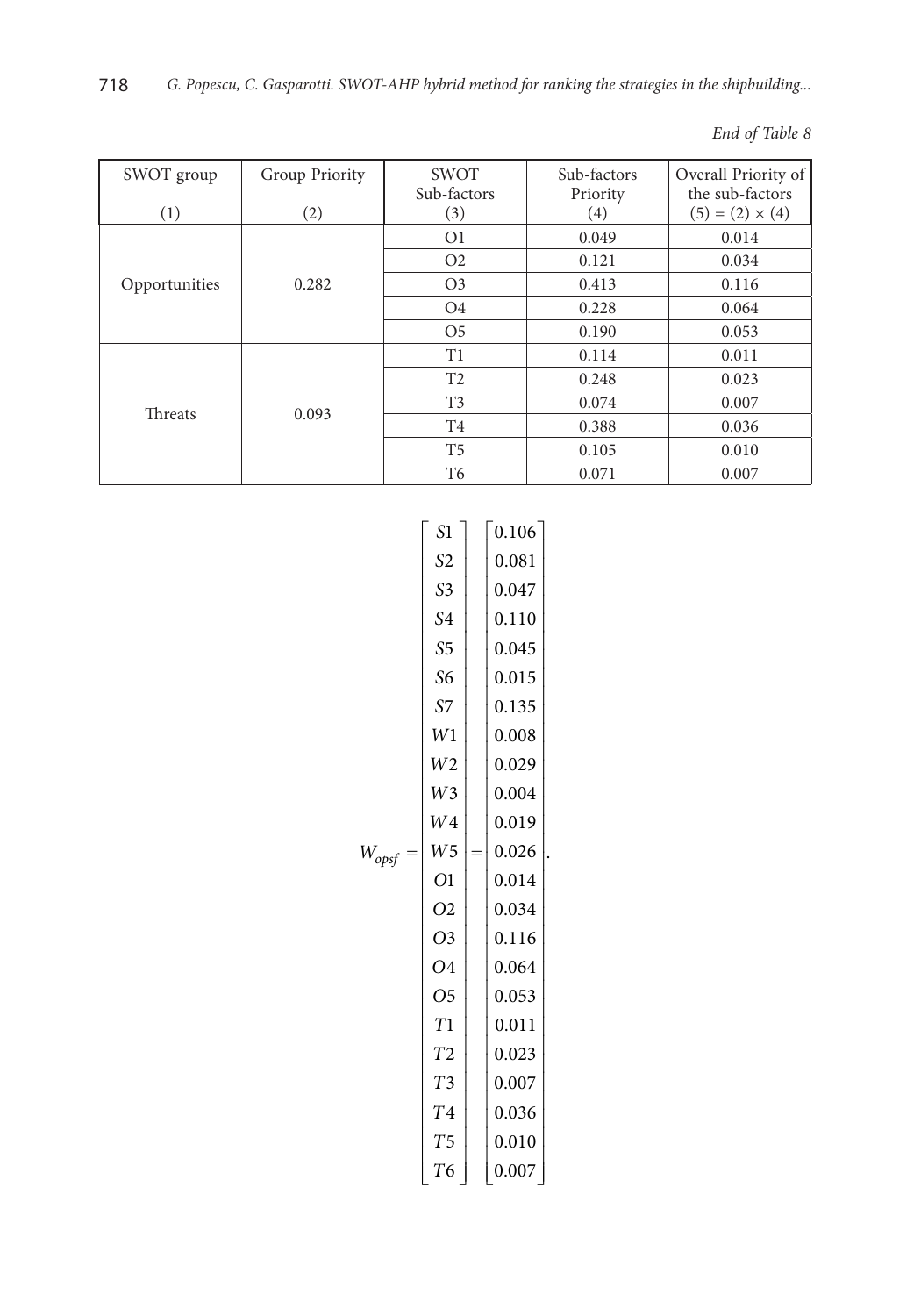The evaluation of the strategies regarding the increase of the performance of the Romanian naval sector was made considering the hierarchy from Figure 2. Based on the pair-wise comparisons of the strategies in relation to each sub-factor of the SWOT matrix, the weights of the strategies (Tables 9–12) were determined, and then their weight vector (*Wws/sf*) was obtained, a vector with 23 columns (the number of the sub-factors) and 7 rows (the number of the strategies). The final ranking of the strategies was based on the global priorities vector of the strategies (*WgpStrategies*) (according to the calculation method from step 5 of the methodology).

| Concerning S1   | Inconsistency ratio | Priorities of the strategies<br>concerning S1 |
|-----------------|---------------------|-----------------------------------------------|
| SO <sub>1</sub> | 0.072               | 0.105                                         |
| SO <sub>2</sub> |                     | 0.180                                         |
| SO <sub>3</sub> |                     | 0.121                                         |
| WO1             |                     | 0.061                                         |
| WO <sub>2</sub> |                     | 0.060                                         |
| <b>ST</b>       |                     | 0.237                                         |
| <b>WT</b>       |                     | 0.237                                         |
| Concerning S2   | Inconsistency ratio | Priorities of the strategies<br>concerning S2 |
| SO <sub>1</sub> | 0.03                | 0.244                                         |
| SO <sub>2</sub> |                     | 0.053                                         |
| SO <sub>3</sub> |                     | 0.169                                         |
| WO1             |                     | 0.147                                         |
| WO <sub>2</sub> |                     | 0.147                                         |
| <b>ST</b>       |                     | 0.184                                         |
| <b>WT</b>       |                     | 0.056                                         |
| Concerning S3   | Inconsistency ratio | Priorities of the strategies<br>concerning S3 |
| SO <sub>1</sub> | 0.045               | 0.082                                         |
| SO <sub>2</sub> |                     | 0.168                                         |
| SO <sub>3</sub> |                     | 0.067                                         |
| WO1             |                     | 0.240                                         |
| WO <sub>2</sub> |                     | 0.059                                         |
| <b>ST</b>       |                     | 0.089                                         |
| <b>WT</b>       |                     | 0.295                                         |
| Concerning S4   | Inconsistency ratio | Priorities of the strategies<br>concerning S4 |
| SO <sub>1</sub> | 0.06                | 0.216                                         |
| SO <sub>2</sub> |                     | 0.144                                         |
| SO <sub>3</sub> |                     | 0.127                                         |
| WO1             |                     | 0.176                                         |
| WO <sub>2</sub> |                     | 0.070                                         |
| <b>ST</b>       |                     | 0.042                                         |
| <b>WT</b>       |                     | 0.225                                         |

Table 9. Pair-wise comparisons of the strategies in relation to the strengths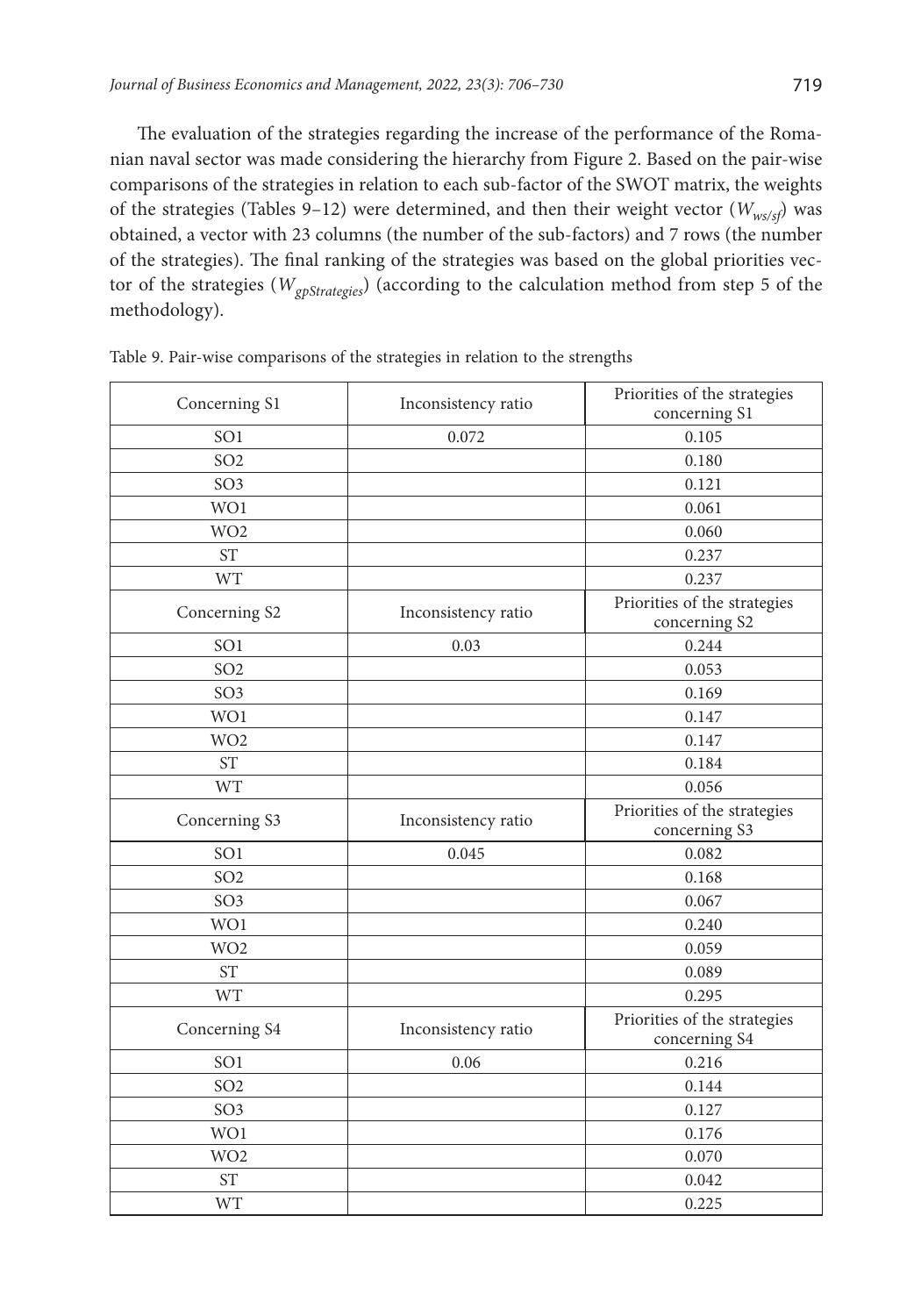*End of Table 9*

| Concerning S5   | Inconsistency ratio | Priorities of the strategies<br>concerning S5 |
|-----------------|---------------------|-----------------------------------------------|
| SO <sub>1</sub> | 0.09                | 0.132                                         |
| SO <sub>2</sub> |                     | 0.333                                         |
| SO <sub>3</sub> |                     | 0.090                                         |
| WO1             |                     | 0.132                                         |
| WO <sub>2</sub> |                     | 0.053                                         |
| <b>ST</b>       |                     | 0.044                                         |
| <b>WT</b>       |                     | 0.215                                         |
| Concerning S6   | Inconsistency ratio | Priorities of the strategies<br>concerning S6 |
| SO <sub>1</sub> | 0.09                | 0.156                                         |
| SO <sub>2</sub> |                     | 0.193                                         |
| SO <sub>3</sub> |                     | 0.077                                         |
| WO1             |                     | 0.208                                         |
| WO <sub>2</sub> |                     | 0.064                                         |
| <b>ST</b>       |                     | 0.064                                         |
| <b>WT</b>       |                     | 0.238                                         |
| Concerning S7   | Inconsistency ratio | Priorities of the strategies<br>concerning S7 |
| SO <sub>1</sub> | 0.08                | 0.264                                         |
| SO <sub>2</sub> |                     | 0.208                                         |
| SO <sub>3</sub> |                     | 0.101                                         |
| WO1             |                     | 0.133                                         |
| WO <sub>2</sub> |                     | 0.036                                         |
| <b>ST</b>       |                     | 0.036                                         |
| <b>WT</b>       |                     | 0.222                                         |

In the case of pair-wise comparisons of the strategies in relation to the seven strengths of the Romanian naval sector established (Table 9), the highest shares were obtained by the strategies WT, SO1 si ST.

Table 10. Pair-wise comparisons of the strategies in relation to the weaknesses

| Concerning W1   | Inconsistency ratio | Priorities of the strategies<br>concerning W1 |
|-----------------|---------------------|-----------------------------------------------|
| SO <sub>1</sub> | 0.01                | 0.080                                         |
| SO <sub>2</sub> |                     | 0.080                                         |
| SO <sub>3</sub> |                     | 0.074                                         |
| WO1             |                     | 0.086                                         |
| WO <sub>2</sub> |                     | 0.276                                         |
| <b>ST</b>       |                     | 0.086                                         |
| <b>WT</b>       |                     | 0.320                                         |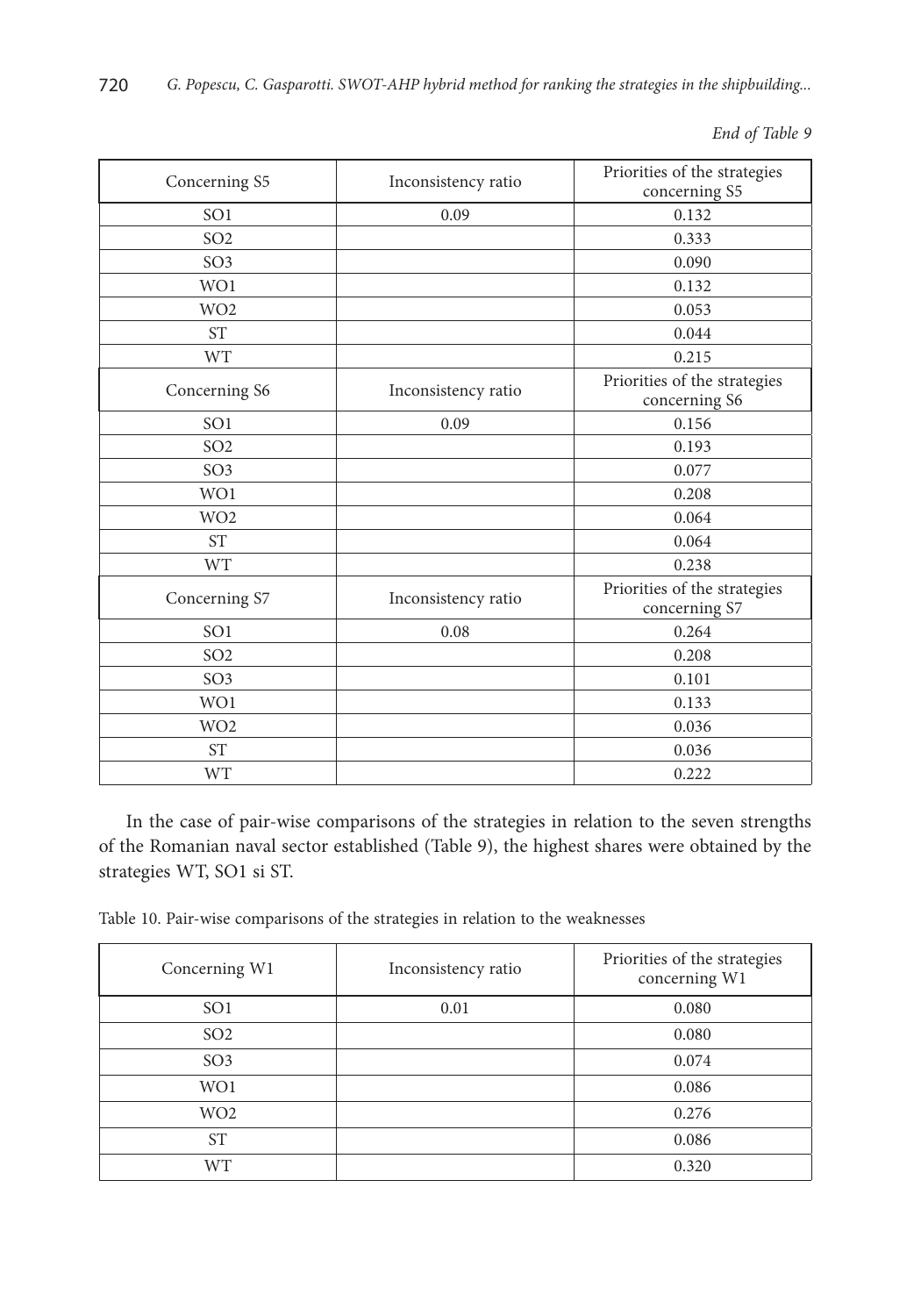|  |  | End of Table 10 |  |
|--|--|-----------------|--|
|--|--|-----------------|--|

| Concerning W2   | Inconsistency ratio | Priorities of the strategies<br>concerning W2 |
|-----------------|---------------------|-----------------------------------------------|
| SO <sub>1</sub> | 0.05                | 0.109                                         |
| SO <sub>2</sub> |                     | 0.288                                         |
| SO <sub>3</sub> |                     | 0.064                                         |
| WO1             |                     | 0.171                                         |
| WO <sub>2</sub> |                     | 0.093                                         |
| <b>ST</b>       |                     | 0.077                                         |
| <b>WT</b>       |                     | 0.198                                         |
| Concerning W3   | Inconsistency ratio | Priorities of the strategies<br>concerning W3 |
| SO <sub>1</sub> | 0.02                | 0.139                                         |
| SO <sub>2</sub> |                     | 0.297                                         |
| SO <sub>3</sub> |                     | 0.113                                         |
| WO1             |                     | 0.113                                         |
| WO <sub>2</sub> |                     | 0.113                                         |
| <b>ST</b>       |                     | 0.113                                         |
| <b>WT</b>       |                     | 0.113                                         |
| Concerning W4   | Inconsistency ratio | Priorities of the strategies<br>concerning W4 |
| SO <sub>1</sub> | 0.045               | 0.192                                         |
| SO <sub>2</sub> |                     | 0.256                                         |
| SO <sub>3</sub> |                     | 0.118                                         |
| WO1             |                     | 0.113                                         |
| WO <sub>2</sub> |                     | 0.096                                         |
| <b>ST</b>       |                     | 0.113                                         |
| <b>WT</b>       |                     | 0.113                                         |
| Concerning W5   | Inconsistency ratio | Priorities of the strategies<br>concerning W5 |
| SO <sub>1</sub> | 0.044               | 0.148                                         |
| SO <sub>2</sub> |                     | 0.077                                         |
| SO <sub>3</sub> |                     | 0.075                                         |
| WO1             |                     | 0.437                                         |
| WO <sub>2</sub> |                     | 0.087                                         |
| <b>ST</b>       |                     | 0.087                                         |
| <b>WT</b>       |                     | 0.087                                         |

From the pair-wise comparisons of the strategies in relation to the five established weaknesses (Table 10), the highest weights were obtained by the strategies WT, SO2, and WO1.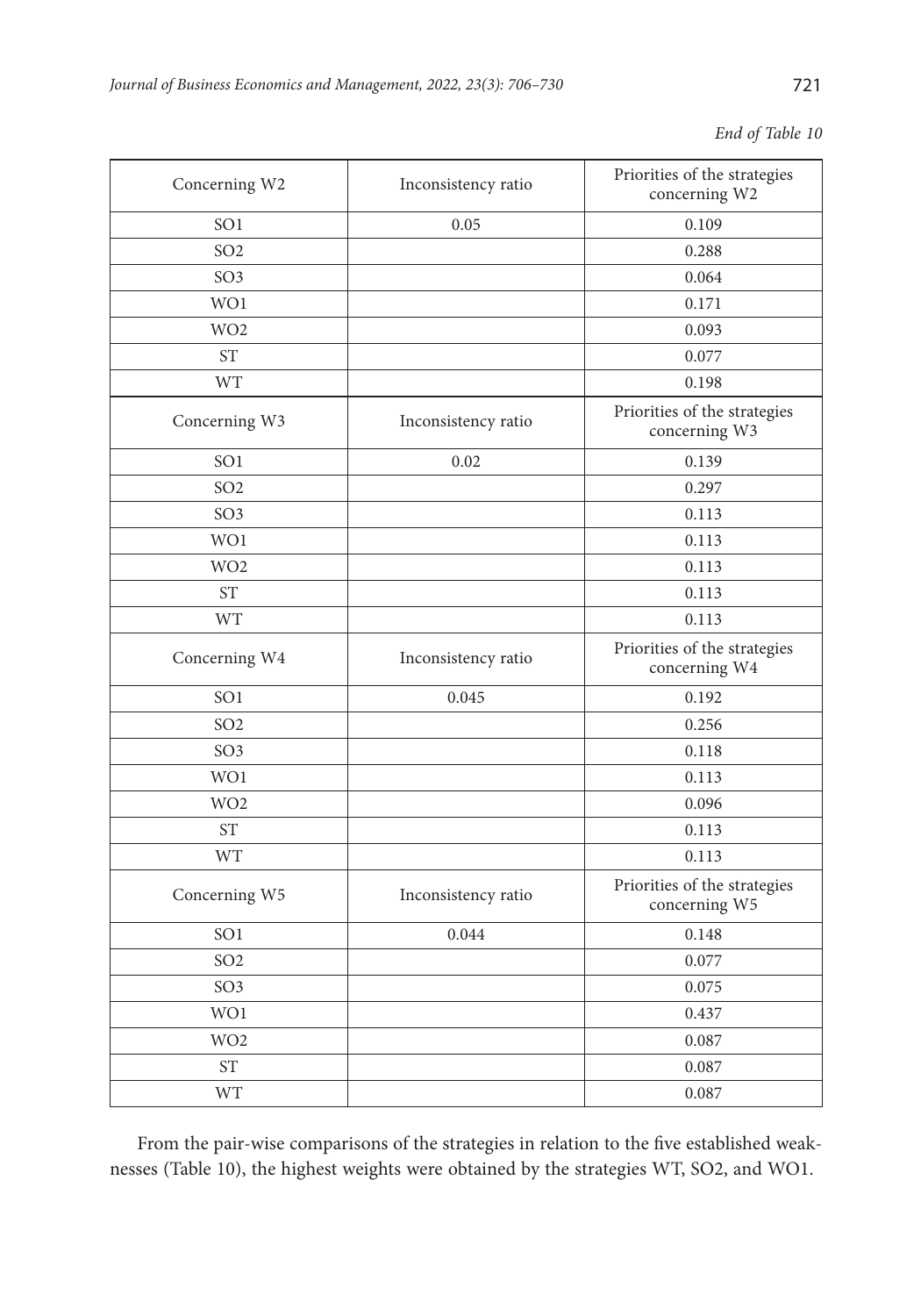| Concerning O1             | Inconsistency ratio | Priorities of the strategies                  |
|---------------------------|---------------------|-----------------------------------------------|
|                           |                     | concerning O1                                 |
| SO <sub>1</sub>           | 0.05                | 0.169                                         |
| SO <sub>2</sub>           |                     | 0.144                                         |
| SO <sub>3</sub>           |                     | 0.051                                         |
| WO1                       |                     | 0.134                                         |
| WO <sub>2</sub>           |                     | 0.058                                         |
| <b>ST</b>                 |                     | 0.049                                         |
| <b>WT</b>                 |                     | 0.395                                         |
| Concerning O <sub>2</sub> | Inconsistency ratio | Priorities of the strategies<br>concerning O2 |
| SO <sub>1</sub>           | 0.08                | 0.240                                         |
| SO <sub>2</sub>           |                     | 0.135                                         |
| SO <sub>3</sub>           |                     | 0.063                                         |
| WO1                       |                     | 0.202                                         |
| WO <sub>2</sub>           |                     | 0.081                                         |
| <b>ST</b>                 |                     | 0.084                                         |
| <b>WT</b>                 |                     | 0.194                                         |
| Concerning O3             |                     | Priorities of the strategies                  |
|                           | Inconsistency ratio | concerning O3                                 |
| SO <sub>1</sub>           | 0.07                | 0.050                                         |
| SO <sub>2</sub>           |                     | 0.166                                         |
| SO <sub>3</sub>           |                     | 0.072                                         |
| WO1                       |                     | 0.361                                         |
| WO <sub>2</sub>           |                     | 0.061                                         |
| <b>ST</b>                 |                     | 0.077                                         |
| <b>WT</b>                 |                     | 0.212                                         |
| Concerning O4             | Inconsistency ratio | Priorities of the strategies<br>concerning O4 |
| SO <sub>1</sub>           | 0.03                | 0.125                                         |
| SO <sub>2</sub>           |                     | 0.424                                         |
| SO <sub>3</sub>           |                     | 0.063                                         |
| WO1                       |                     | 0.156                                         |
| WO <sub>2</sub>           |                     | 0.066                                         |
| <b>ST</b>                 |                     | 0.076                                         |
| <b>WT</b>                 |                     | 0.090                                         |
|                           |                     | Priorities of the strategies                  |
| Concerning O5             | Inconsistency ratio | concerning O5                                 |
| SO <sub>1</sub>           | 0.07                | 0.286                                         |
| SO <sub>2</sub>           |                     | 0.058                                         |
| SO <sub>3</sub>           |                     | 0.057                                         |
| WO1                       |                     | 0.301                                         |
| WO <sub>2</sub>           |                     | 0.059                                         |
| $\operatorname{ST}$       |                     | 0.133                                         |
| <b>WT</b>                 |                     | 0.106                                         |

Table 11. Pair-wise comparisons of the strategies in relation to the opportunities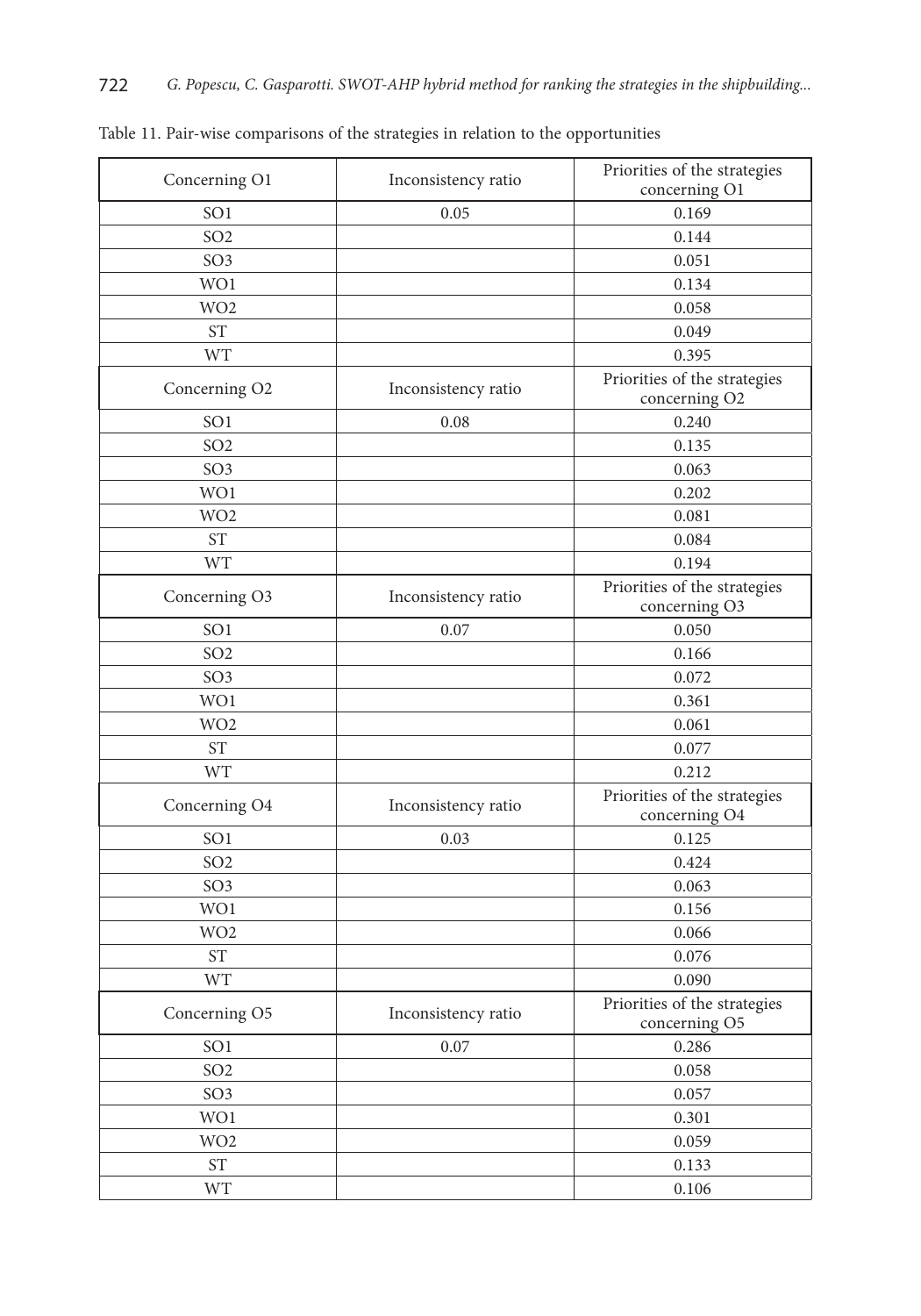In the case of pair-wise comparisons of the strategies in relation to the five established opportunities (Table 11), the highest weights were obtained by the following strategies: WT, WO1, SO1 si SO2.

| Concerning T1   | Inconsistency ratio | Priorities of the strategies<br>concerning T1 |
|-----------------|---------------------|-----------------------------------------------|
| SO <sub>1</sub> | 0.026               | 0.164                                         |
| SO <sub>2</sub> |                     | 0.112                                         |
| SO <sub>3</sub> |                     | 0.097                                         |
| WO1             |                     | 0.291                                         |
| WO <sub>2</sub> |                     | 0.112                                         |
| <b>ST</b>       |                     | 0.112                                         |
| <b>WT</b>       |                     | 0.112                                         |
| Concerning T2   | Inconsistency ratio | Priorities of the strategies<br>concerning T2 |
| SO <sub>1</sub> | 0.076               | 0.105                                         |
| SO <sub>2</sub> |                     | 0.168                                         |
| SO <sub>3</sub> |                     | 0.091                                         |
| WO1             |                     | 0.192                                         |
| WO <sub>2</sub> |                     | 0.079                                         |
| <b>ST</b>       |                     | 0.091                                         |
| <b>WT</b>       |                     | 0.274                                         |
| Concerning T3   | Inconsistency ratio | Priorities of the strategies<br>concerning T3 |
| SO <sub>1</sub> | 0.00                | 0.111                                         |
| SO <sub>2</sub> |                     | 0.111                                         |
| SO <sub>3</sub> |                     | 0.111                                         |
| WO1             |                     | 0.333                                         |
| WO <sub>2</sub> |                     | 0.111                                         |
| <b>ST</b>       |                     | 0.111                                         |
| <b>WT</b>       |                     | 0.111                                         |
| Concerning T4   | Inconsistency ratio | Priorities of the strategies<br>concerning T4 |
| SO <sub>1</sub> | 0.03                | 0.154                                         |
| SO <sub>2</sub> |                     | 0.077                                         |
| SO <sub>3</sub> |                     | 0.077                                         |
| WO1             |                     | 0.088                                         |
| WO <sub>2</sub> |                     | 0.077                                         |
| <b>ST</b>       |                     | 0.439                                         |
| WT              |                     | 0.088                                         |

Table 12. Pair-wise comparisons of the strategies in relation to the threats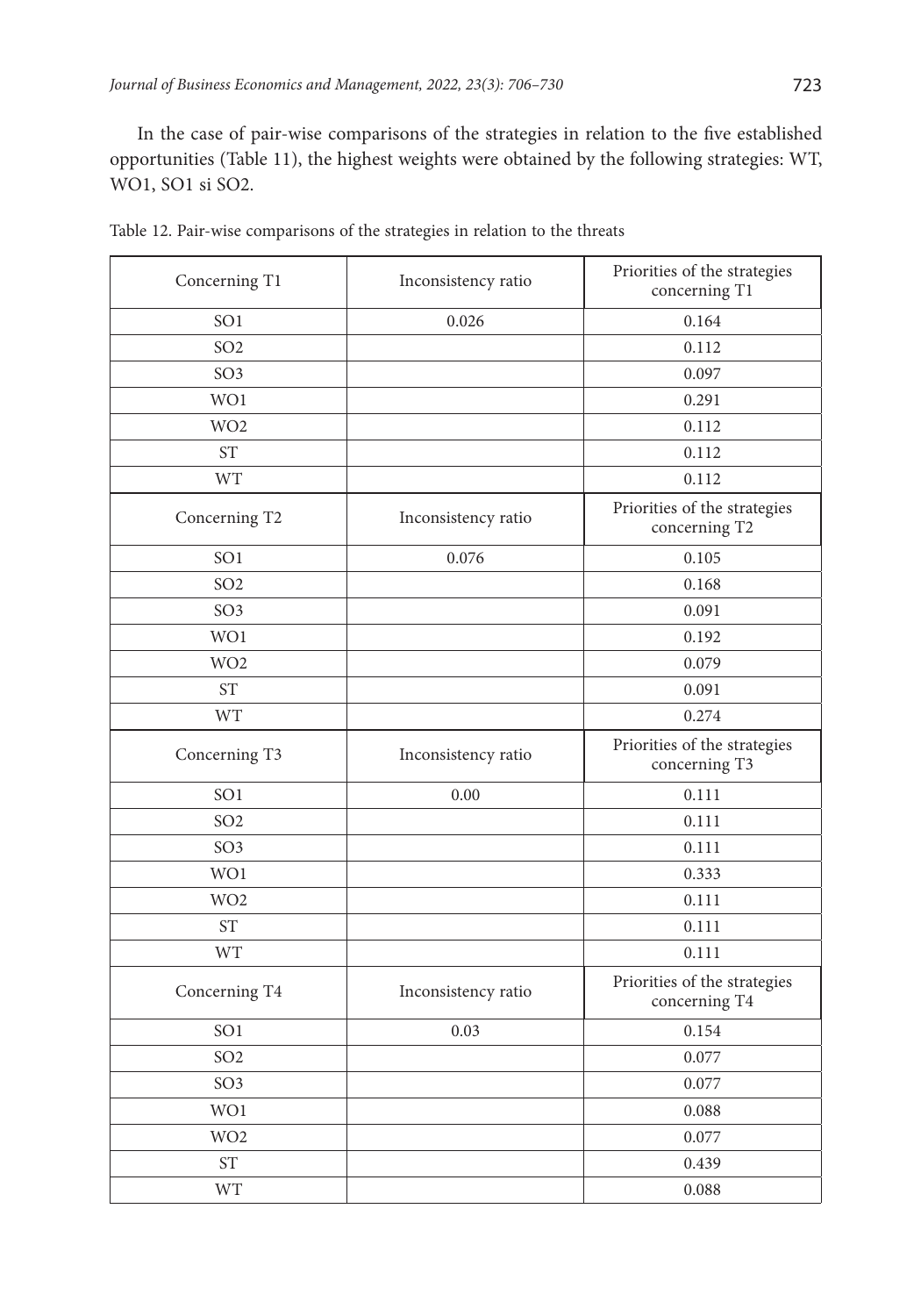| Concerning T5   | Inconsistency ratio | Priorities of the strategies<br>concerning T5 |
|-----------------|---------------------|-----------------------------------------------|
| SO <sub>1</sub> | 0.05                | 0.167                                         |
| SO <sub>2</sub> |                     | 0.136                                         |
| SO <sub>3</sub> |                     | 0.121                                         |
| WO1             |                     | 0.167                                         |
| WO <sub>2</sub> |                     | 0.121                                         |
| <b>ST</b>       |                     | 0.121                                         |
| <b>WT</b>       |                     | 0.167                                         |
| Concerning T6   | Inconsistency ratio | Priorities of the strategies<br>concerning T6 |
| SO <sub>1</sub> | 0.07                | 0.094                                         |
| SO <sub>2</sub> |                     | 0.317                                         |
| SO <sub>3</sub> |                     | 0.131                                         |
| WO1             |                     | 0.066                                         |
| WO <sub>2</sub> |                     | 0.121                                         |
| <b>ST</b>       |                     | 0.136                                         |
| <b>WT</b>       |                     | 0.136                                         |

*End of Table 12*

Table 12 presents the strategies with the highest weights obtained from their pair-wise comparisons in relation to the six established threats, which are WO1, SO1, WT, ST si SO2.

With the help of the values obtained for the priorities of the strategies in relation to each sub-factor from the SWOT matrix, given in Tables 9–12, the vector of the weights of these strategies was obtained, denoted with *Wws/sf*. The vector of the global priorities of the strategies ( $W_{gpftrategies} = W_{opsf} \times W_{ws/sf}$ ) regarding the increase of the performance of the Romanian naval sector is:

| $W_{gpfstrategies} =$ | SO <sub>1</sub> |     | 0.167 |  |
|-----------------------|-----------------|-----|-------|--|
|                       | SO <sub>2</sub> |     | 0.178 |  |
|                       | SO <sub>3</sub> |     | 0.097 |  |
|                       | WO1             | $=$ | 0.187 |  |
|                       | WO2             |     | 0.074 |  |
|                       | ST              |     | 0.111 |  |
|                       | WТ              |     | 0.187 |  |

The results obtained based on the methodology presented in section 2, using the SWOT-AHP hybrid method, to rank the strategies for increasing the performance of the Romanian naval sector, have led to the following order: the first two strategies WO1 and WT have the same global weight, followed, in decreasing sense by SO2; SO1; ST; SO3, WO2.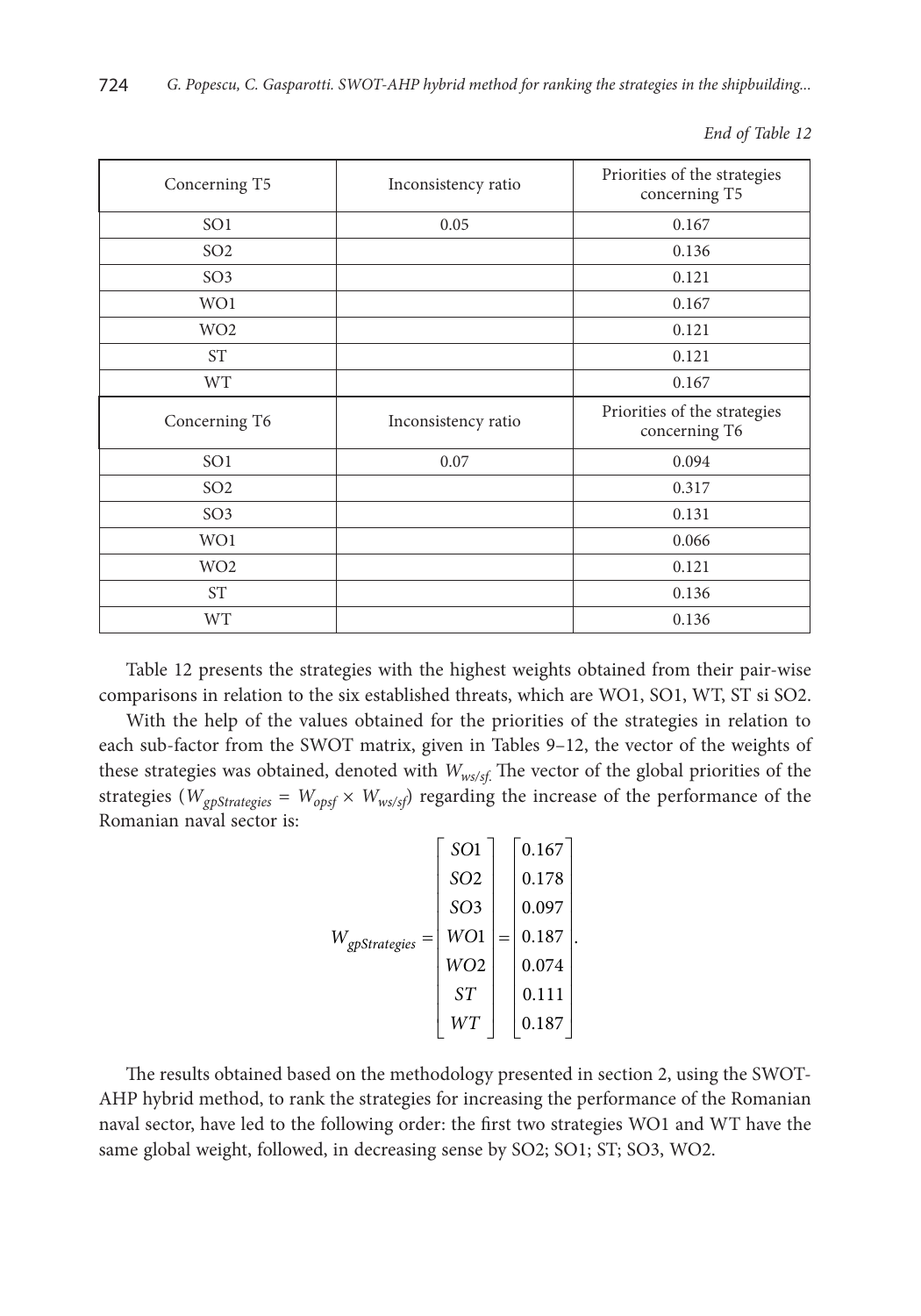#### **3.3. Results and discussion**

In order to increase the performance of the Romanian naval sector, the strategy regarding the development of the Romanian maritime cluster (WO1) and the strategy of consolidating the position on the global ship market through aggressive marketing to maintain and even develop the existing market niche (WT) are priority.

 The strategy WO1 brings together organizations from different sectors of the activity (companies in the naval field: shipyards, design companies, professional association AN-CONAV, the union of the Romanian ports, universities as research-development-innovation centers, local public authorities, industrial park, shipowners, port operators), which logically have common interests. Based on the collaboration platform between the partner organizations, the cluster helps to find the best solutions for the integration of the value chain in the naval industry, cooperates to achieve the common interests of the partner organizations, and, as stated by Monteiro et al. (2013), favors a suitable environment for promoting networks of RDI of excellence, but also interdependent relationships with other sectors of economic activity and other international maritime clusters. The strategy will lead to an increase in the level of technological innovation and the performance of the naval industry, which determines the increase in its competitiveness, thus ensuring the long-term development of the naval sector.

The introduction of the strategy WT aims to use a more active, even aggressive behavior of the Romanian shipyards that allow maintaining and development of the niche market won. In addition to the internal and external environment of the shipyard, this market strategy will take into account the worldwide manifestations aimed at increasing competitiveness (Baso et al., 2020).

Adopting the strategy of investments for the construction of green ships (SO2) will contribute to reducing air and marine environment pollution. This will be achieved through the use of advanced technologies in shipbuilding, such as the use of liquefied natural gas or electric batteries for ship propulsion, the use of modern systems to reduce pollutant emissions, and energy-saving systems by improving energy efficiency, decarbonization technologies, including fuel cells. Investments in such ships represent a challenge and an opportunity for Romanian shipyards.

The introduction of the strategy regarding with development of the centers of excellence for exploiting the research-development-innovation capacity and involvement of these centers in projects in the field in order to increase the quality of ships and reduce costs (SO1) pursues the superior capitalization of the highly qualified labor force in the sector. The development of the research-development-innovation activity is imposed by the need to face the competition, obtain the lowest possible costs, and accelerate the process of product renewal. In order to stimulate innovation, it is necessary to intensify the research-development activity and support it with important investments. Research-development-innovation activities will focus on products and services that incorporate advanced technologies, and practical and efficient solutions in terms of the prices and quality of the ships.

The strategy of limiting the migration of highly skilled labor by engaging in motivating activities according to specialization (ST) will lead to an increase in the performance in im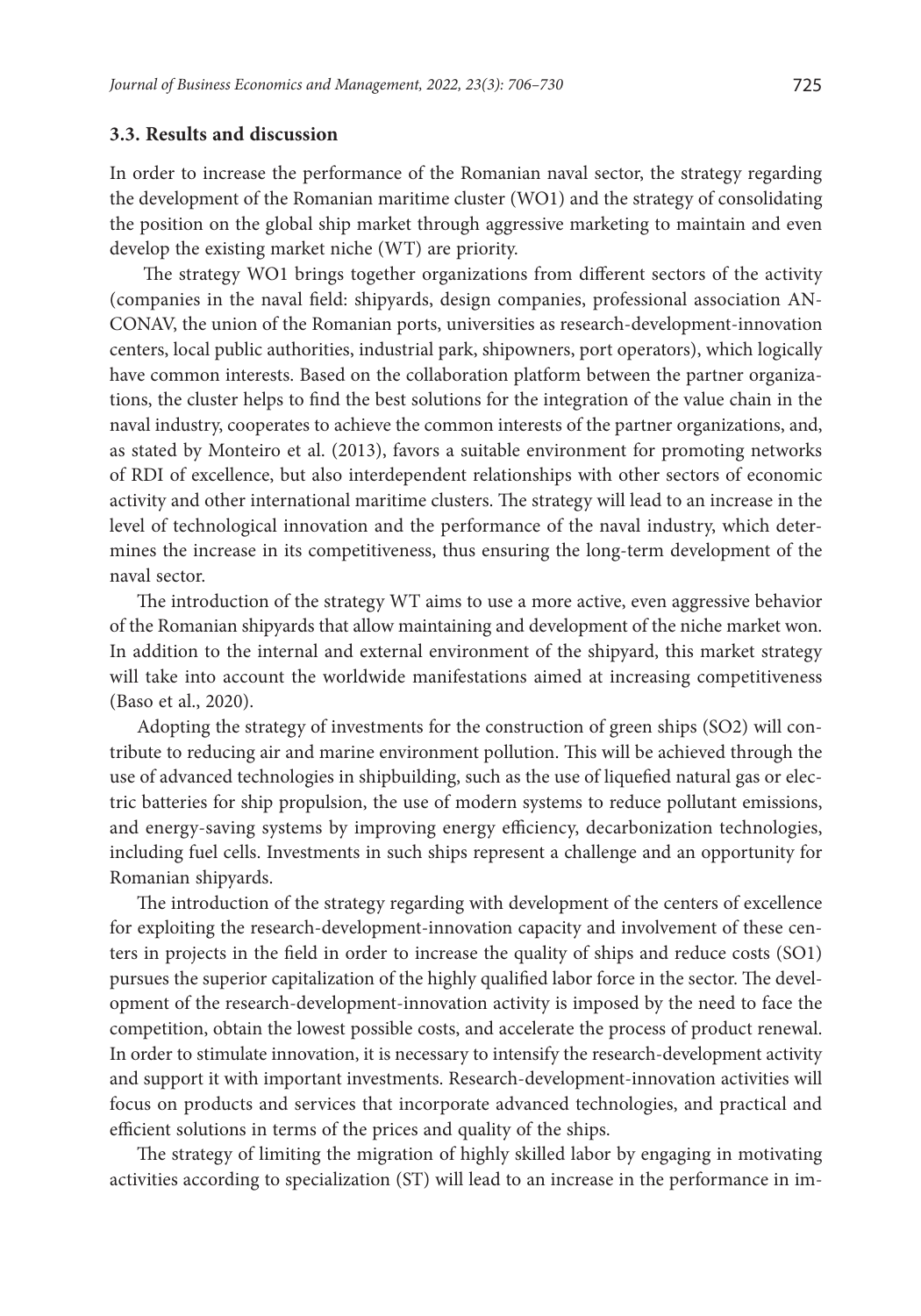portant activities in the naval field, quality, and productivity of labor, with positive effects on production cost and market competitiveness.

The strategy of expanding the ship digitization process (SO3) is very important. Digitization in the shipbuilding sector is a new concept of Connected Industry 4.0, as shown by Sánchez-Sotano et al. (2020), which highlights the potential of new technologies based on product and service innovation, operational excellence, etc. This concept includes integrated processes and products to operate environmentally, efficiently, and flexibly, which are based on: the Internet of Things (IoT), artificial intelligence (AI), innovation, remote sensing networks, collaborative robotics, additive manufacturing, connectivity, security cybernetics, and diversification, virtual and augmented reality (VAR). The implementation of this strategy in the shipyards in our country would lead to improving shipyard performance in terms of productivity, costs, marketing policies, innovation, and well-paid jobs, which will consolidate the competitiveness of the Romanian shipbuilding industry on the market.

The strategy of developing a marketing policy for the promotion of the national shipbuilding companies globally (WO2) facilitates the promotion of shipyards' ability to build, repair, and convert a wide range of ships in high quality and safe conditions, to increase the orders for new ships and the number of ships calling at Romanian ports to be repaired. In this way, the production capacities and the labor force of the shipyards will be better used.

### **Conclusions**

The research in this paper presents a systematic approach and analytical means for strategic planning in order to increase the performance of the Romanian naval sector. The SWOT-AHP hybrid method has been applied to improve the information base of the strategic planning processes at the level of shipyards. The methodology proposed by the authors can be used by any shipyard with relatively similar business environment characteristics, with the aim of adopting effective development strategies. The first step was to perform the SWOT analysis of this sector based on information collected from experts in the field. The next step was to create the TOWS matrix with the help of which the strategies to be put into practice were defined by logical combinations between the SWOT factors. AHP was used to determine the relative importance of SWOT factors and sub-factors and the overall priorities of the strategies formulated by experts in the field. The seven defined strategies were ranked as follows: firstly, with the same weight, were the strategies of consolidating the position on the global ship market through an aggressive marketing to maintain and even develop the existing market niche (WT) and developing of the Romanian maritime cluster-collaboration platform to intensify the collaboration between producers, researchdevelopment-innovation centers and shipowners (WO1), followed by the strategy aimed at investments for the construction of ecological ships (SO2), with the benefits arising from the construction of these types of ships, development of the centers of excellence for exploiting research- development-innovation capacity and involvement of these centers in projects in the field in order to increase the quality of ships and reduce costs (SO1), limiting the migration of highly qualified labor force by attracting it in motivating activities according to specialization (ST), expanding the process of digitization of ships (SO3), with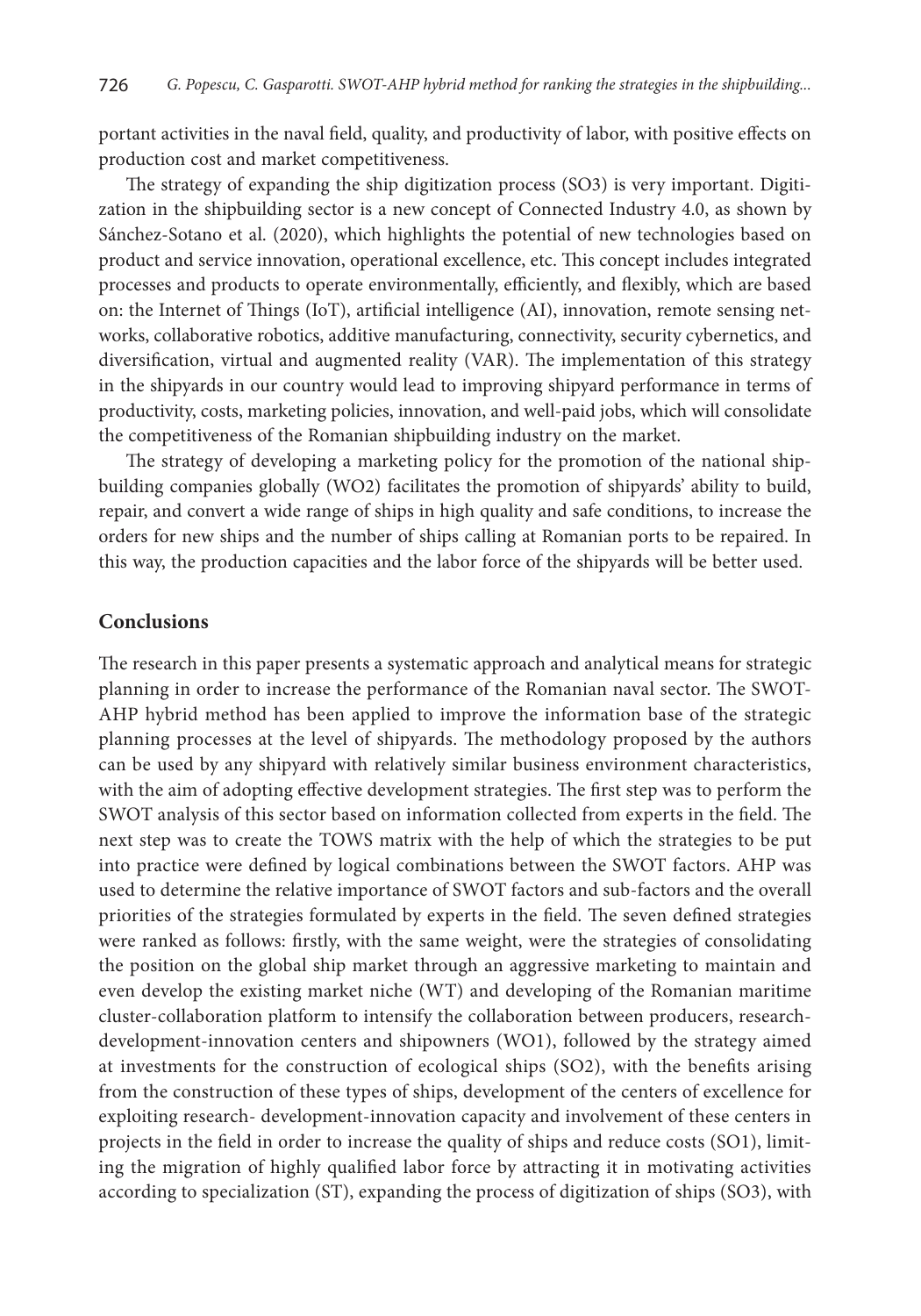positive effects on performance in terms of productivity, costs and innovation, lastly, the strategy of developing a marketing policy for the promotion of national shipbuilding companies globally (WO2). The results show that the proposed approach has the advantages of the SWOT-AHP hybrid method to select the most effective strategies to increase the performance of the Romanian naval sector while being a relatively simple and appropriate tool for this type of strategic problem. In this context, in the future, additional studies can be carried out using the decision-making model with several criteria for the classification of the shipyards in Romania.

The limitations of this study refer to our focus only on the shipbuilding industry in Romania. However, the model can be applied to any shipyard, taking into account the business characteristics of each.

## **Acknowledgements**

We are grateful for the support from the shipbuilding companies and the President of the ANCONAV in filling out the questionnaire and for the time allowed for discussions. We are also grateful to the Editor and reviewers for the important comments and suggestions.

## **Author contributions**

The two authors conceived the study, realized the questionnaire, collected the data, and interpreted the results.

## **Disclosure statement**

The authors declare that they do have not to compete for financial, professional, or personal interests from other parties.

## **References**

- Abdel-Basset, M., Mohamed, M., & Smarandache, F. (2018). An extension of neutrosophic AHP–SWOT analysis for strategic planning and decision-making. *Symmetry*, *10*(116), 1–18. <https://doi.org/10.3390/sym10040116>
- Alho, J. M., & Kangas, J. (1997). Analyzing uncertainties in experts' opinions of forest plan performance. *Forest Science*, *43*, 521–528. <https://doi.org/10.14214/sf.677>
- Anwar, R. N., Faturachman, D., Quintania, M., Sirait, H., & Setiawati, R. (2020). Competitive advantage analysis of shipyard companies in Indonesia. *International Journal of Marine Engineering Innovation and Research*, *5*(2), 111–116. <https://doi.org/10.12962/j25481479.v5i2.7032>
- Akyuz, E., & Celik, M. (2017). Using of A'WOT to design an enhanced planned maintenance system (e-PMS) on-board ship. *[Brodogradnja: Teorija i praksa brodogradnje i pomorske tehnike](https://hrcak.srce.hr/brodogradnja)*, *68*(1), 61–75. <https://doi.org/10.21278/brod68104>
- Baso, S., Musrina, M., & Anggriani, A. D. E. (2020). Strategy for improving the competitiveness of shipyards in the Eastern part of Indonesia. *KAPAL: Jurnal Ilmu Pengetahuan dan Teknologi Kelautan*, *17*(2), 74–85. <https://doi.org/10.14710/kapal.v17i2.29448>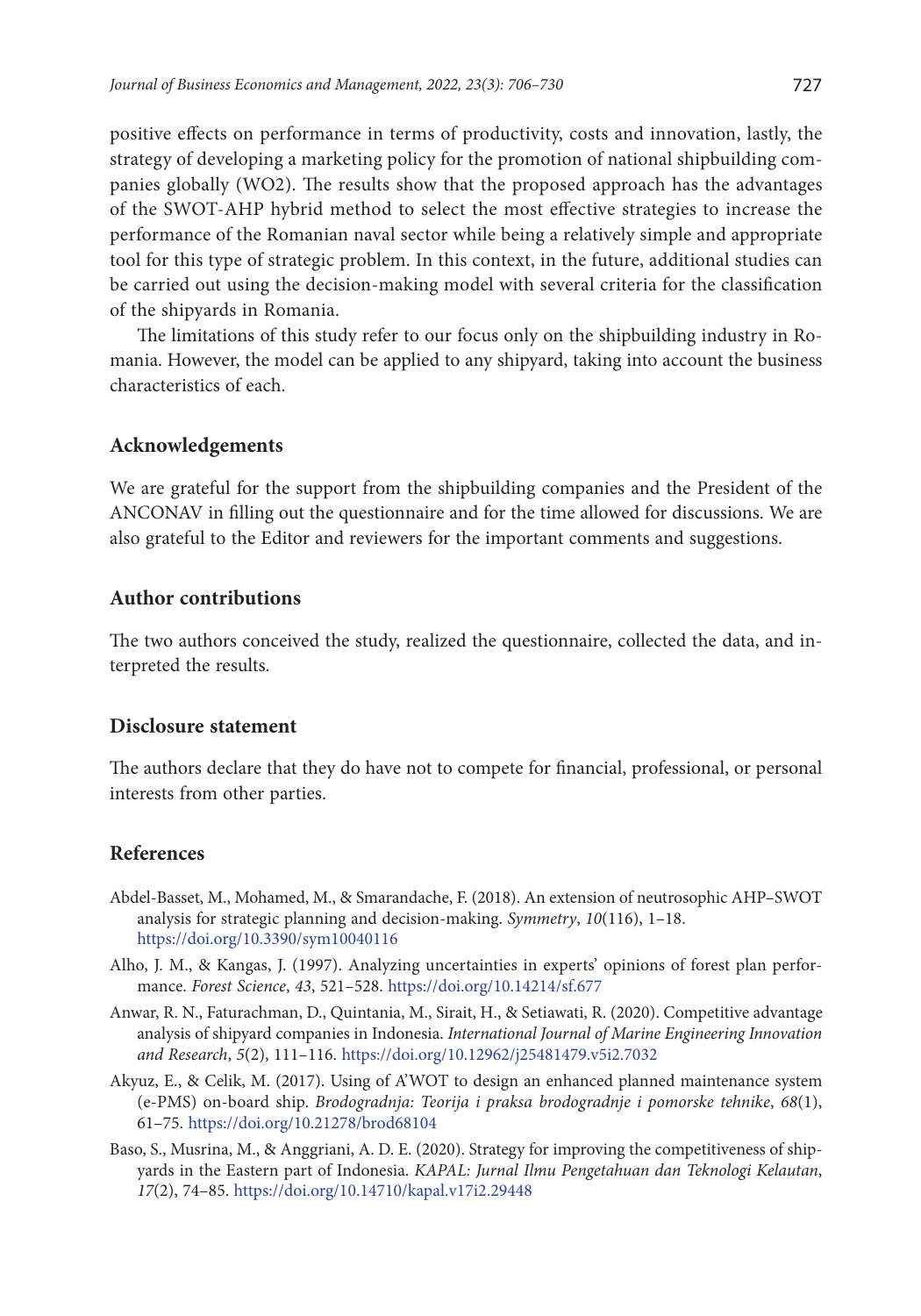- Benzaghta, M. A., Elwalda, A., Mousa, M. M., Erkan, I., & Rahman, M. (2021). SWOT analysis applications: An integrative literature review. *Journal of Global Business Insights*, *6*(1), 55–73. <https://doi.org/10.5038/2640-6489.6.1.1148>
- Bucak, U., Dinçer, M. F., & Demirel, H. (2019). Evaluation of the maritime 4.0 using the AHP method. In *Global Conference on Innovation in Marine Technology and the Future of Maritime Transportation* (pp. 123–137), Selçuk, İzmir. UCTEA Turkish Chamber of Marine Engineers. [https://gemimo.](https://gemimo.org/Data/Uploads/files/GMC-2019-Proceedings_02082019%20(1)%23page%3D%5B1-873%5D.pdf) [org/Data/Uploads/files/GMC-2019-Proceedings\\_02082019%20\(1\)%23page%3D%5B1-873%5D.pdf](https://gemimo.org/Data/Uploads/files/GMC-2019-Proceedings_02082019%20(1)%23page%3D%5B1-873%5D.pdf)
- Celik, M. (2010). A key decision-making process on logistic support to merchant ships based on operational requirements: Marine supplier selection. *Naval Engineers Journal*, *122*(1), 125–135. <https://doi.org/10.1111/j.1559-3584.2010.00235.x>
- David, F. R., Creek, S. A., & David, F. R. (2019). What is the key to effective SWOT analysis, including AQCD factors? *SAM Advanced Management Journal*, *84*(1), 25–32. [https://samnational.org/](https://samnational.org/journal/vol84ed1/) [journal/vol84ed1/](https://samnational.org/journal/vol84ed1/)
- Hossain, K. A., Zakariaa, N. M. G., & Sarkara, M. A. R. (2017). SWOT analysis of China shipbuilding industry by third eyes. *Procedia Engineering*, *194*, 241–246. <https://doi.org/10.1016/j.proeng.2017.08.141>
- Hozairi, Buhari, Lumaksono, H., & Tukan, M. (2020). The strategy determination to improve marine security using SWOT-AHP. *Earth and Environmental Sciences*, *469*, 012099, 1–8. <https://doi.org/10.1088/1755-1315/469/1/012099>
- [Jain, V.](https://www.emerald.com/insight/search?q=Vineet%20Jain), [Ajmera, P.,](https://www.emerald.com/insight/search?q=Puneeta%20Ajmera) & [Davim, J. P.](https://www.emerald.com/insight/search?q=Jo%C3%A3o%20Paulo%20Davim) (2021). SWOT analysis of Industry 4.0 variables using AHP methodology and structural equation modeling. *[Benchmarking: An International Journal](https://www.emerald.com/insight/publication/issn/1463-5771)*. <https://doi.org/10.1108/BIJ-10-2020-0546>
- Jooste, C., & Fourie, B. (2009). The role of strategic leadership in effective strategy implementation: Perceptions of South African strategic leaders. *Southern African Business Review*, *13*(3), 51–68. <https://www.ajol.info/index.php/sabr/article/view/76341>
- Juran, J. M., & Defeo, J. A. (2016). *Juran's quality handbook: The complete guide to performance* (6 ed.). McGraw Hill Professional.
- Kajanus, M., Leskinen, P., Kurttila, M., & Kangas, J. (2012). Making use of MCDS methods in SWOT analysis – lessons learnt in strategic natural resources management. *Forest Policy and Economics*, *20*(C), 1–9. <https://doi.org/10.1016/j.forpol.2012.03.005>
- Killen, C. P., Walker, M., & Hunt, R. A. (2005). Strategic planning using QFD. *International Journal of Quality and Reliability Management*, *22*(1), 17–29. <https://doi.org/10.1108/02656710510572968>
- Kim, S. B., & Whang, K. S. (1993). Forecasting the capabilities of Korean civil aircraft industry. *Omega*, *21*(1), 91–98. [https://doi.org/10.1016/0305-0483\(93\)90041-I](https://doi.org/10.1016/0305-0483(93)90041-I)
- Lee, K.-R. (2019). Analytic comparisons of shipbuilding competitiveness between China and Korea. *Journal of Korea Trade, 23*(4), 1–16. <https://doi.org/10.35611/jkt.2019.23.4.1>
- Learned, E. P., Christiansen, C. R., Andrews, K., & Guth, W. D. (1969). *Business policy: Text and cases.* Irwin.
- Lumaksono, H. (2014). Implementation of SWOT-FAHP method to determine the best strategy on development of traditional shipyard in sumenep. *Academic Research International*, *5*(5), 56–67. [http://www.savap.org.pk/journals/ARInt./Vol.5\(5\)/2014\(5.5-07\).pdf](http://www.savap.org.pk/journals/ARInt./Vol.5(5)/2014(5.5-07).pdf)
- Madsen, D. Ø. (2016). SWOT analysis: A management fashion perspective. *International Journal of Business Research*, *16*(1), 39–56. <https://doi.org/10.18374/IJBR-16-1.3>
- Ma'ruf, B., Okumoto, Y., & Widjaja, S. (2006). Environment-based strategic management model for Indonesia's medium-sized shipyards. *Journal of Ship Production*, *SNAME*, *22*(4), 195–202. <https://doi.org/10.5957/jsp.2006.22.4.195>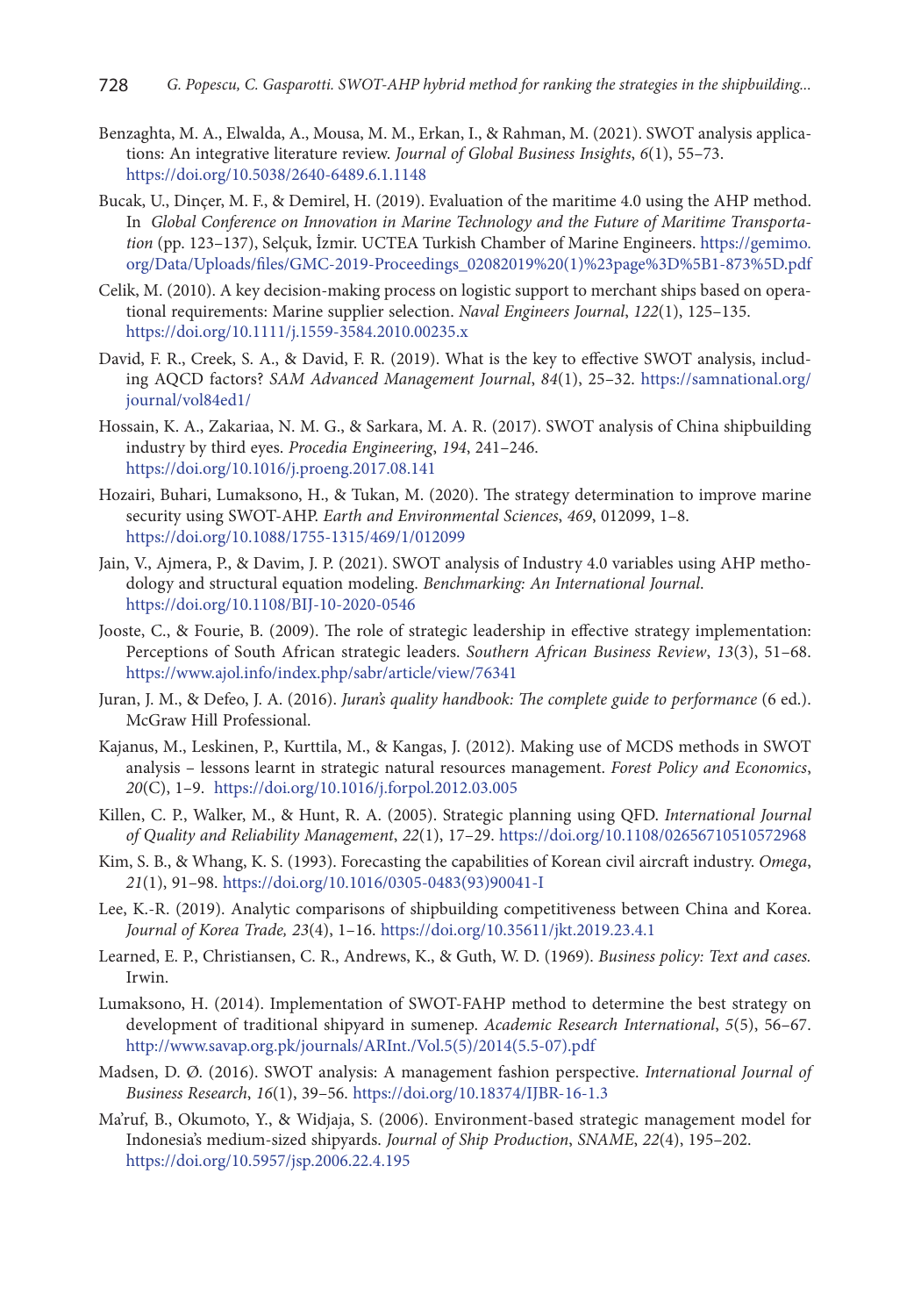- Ma'ruf, B. (2009). Strategic analysis of the Indonesian shipyards to sustain in new building business. *International Journal of Logistics and Transport*, *3*(1), 81–90. [http://www.ijmbe.net/uploads/articles/](http://www.ijmbe.net/uploads/articles/article-002-Buana-1570635114.pdf) [article-002-Buana-1570635114.pdf](http://www.ijmbe.net/uploads/articles/article-002-Buana-1570635114.pdf)
- [Mascaraque-Ramírez](https://www.tandfonline.com/author/Mascaraque-Ram%C3%ADrez%2C+Carlos), C., [Para-González,](https://www.tandfonline.com/author/Para-Gonz%C3%A1lez%2C+Lorena) L., [& Moreno-Sánchez](https://www.tandfonline.com/author/Moreno-S%C3%A1nchez%2C+David), D. (2018). Improvement of the construction project of tuna purse seine vessels through a cost and term analysis. *Ships and Offshore Structures*, *13*(1), 20–27. <https://doi.org/10.1080/17445302.2017.1335576>
- Monteiro, P., de Noronha, T., & Paulo Neto, P. (2013). A differentiation framework for maritime clusters: Comparisons across Europe. *Sustainability*, *5*(9), 4076–4105. <https://doi.org/10.3390/su5094076>
- Namugenyi, C., Nimmagadda, S. L., & Reiners, T. (2019). Design of a SWOT analysis model and its evaluation in diverse digital business ecosystem contexts. *Procedia Computer Science*, *159*, 1145– 1154. <https://doi.org/10.1016/j.procs.2019.09.283>
- Panagiotou, G. (2003). Bringing SWOT into focus. *Business Strategy Review*, *14*(2), 8–10. <https://doi.org/10.1111/1467-8616.00253>
- Porter, M. E. (2008). The five competitive forces that shape strategy. *Harvard Business Review*, 24–40.
- Putu, Y., Rizal, O., Ahmadi S., & Suharyo, O. S. (2017). Feasibility analysis of naval base relocation using SWOT and AHP method to support main duties operation. *Journal of Defense Management*, *7*(1), 1–8. <https://doi.org/10.4172/2167-0374.1000160>
- Saaty, T. L. (1980). *The analytic hierarchy process*. McGraw-Hill. <https://doi.org/10.21236/ADA214804>
- Saaty, T. L. (1994). How to make a decision: the analytic hierarchy process. *Interface*, *24*(6), 19–43. <https://doi.org/10.1287/inte.24.6.19>
- Sahin, B., Senol, Y. E., Bulut, E., & Okan Duru, O. (2015). Optimizing technology selection in maritime logistics. *Research in Logistics and Production*, *5*(3), 299–309. [http://research.logistyka-produkcja.](http://research.logistyka-produkcja.pl/images/stories/Numer_18Spec/RLP032015Spec6.pdf) [pl/images/stories/Numer\\_18Spec/RLP032015Spec6.pdf](http://research.logistyka-produkcja.pl/images/stories/Numer_18Spec/RLP032015Spec6.pdf)
- Sánchez-Sotano, A., Cerezo-Narváez, A., Abad-Fraga, F., Pastor-Fernández, A., & Salguero-Gómez, J. (2020). Trends of digital transformation in the shipbuilding sector. In *New trends in the use of artificial intelligence for the industry 4.0*. InTechOpen. <https://doi.org/10.5772/intechopen.91164>
- Shiwakoti, S., & Regmi, S. (2022). Strategic analysis of the Nepal electricity authority: A SWOT-AHP analysis based on stakeholders' perceptions. *International Journal of the Analytic Hierarchy Process*, *14*(1), 1–31. <https://doi.org/10.13033/ijahp.v14i1.944>
- Syahtaria, I., Sukarno, S., Mashudi, A., & Widodo, E. (2019). SWOT application on determining ship yard development strategies: A case study. *International Journal of ASRO*, *10*(03), 37–41. <https://doi.org/10.37875/asro.v10i3.148>
- Şenol, Y. E., Gökçek, V., & Seihan, A. (2017). SWOT-AHP analysis of autonomous shipping. *International Multidisciplinary Congress of Eurasian* (pp. 58–69). Rome, Italy. [https://avesis.itu.edu.tr/](https://avesis.itu.edu.tr/arama?q=SWOT-AHP+Analysis+of+Autonomous+Shipping) [arama?q=SWOT-AHP+Analysis+of+Autonomous+Shipping](https://avesis.itu.edu.tr/arama?q=SWOT-AHP+Analysis+of+Autonomous+Shipping)
- Stefan, D., Vasile, V., Oltean, A., Comes, C.-A., Stefan, A.-B., Ciucan-Rusu, L., Bunduchi, E., Popa, M.-A., & Timus, M. (2021). Women entrepreneurship and sustainable business development: Key findings from a SWOT–AHP analysis. *Sustainability*, *13*, 5298. <https://doi.org/10.3390/su13095298>
- Tummala, V. M. R., Chin, K. S., & Ho, S. H. (1997). Assessing success factors for implementing CE: A case-study in Hong Kong electronics industry by AHP. *International Journal of Production Economics*, *49*(3), 265–283. [https://doi.org/10.1016/S0925-5273\(97\)00016-9](https://doi.org/10.1016/S0925-5273(97)00016-9)
- Veličkovska, I. (2022). Implementation of a SWOT-AHP methodology for strategic development of a district heating plant in fuzzy environment. *Strategic Management*, *27*(1), 43–56. <https://doi.org/10.5937/StraMan2110001V>
- Weihrich, H. (1982). The TOWS matrix A tool for situational analysis. *Long Range Planning*, *15*(2), 54–66. [https://doi.org/10.1016/0024-6301\(82\)90120-0](https://doi.org/10.1016/0024-6301(82)90120-0)